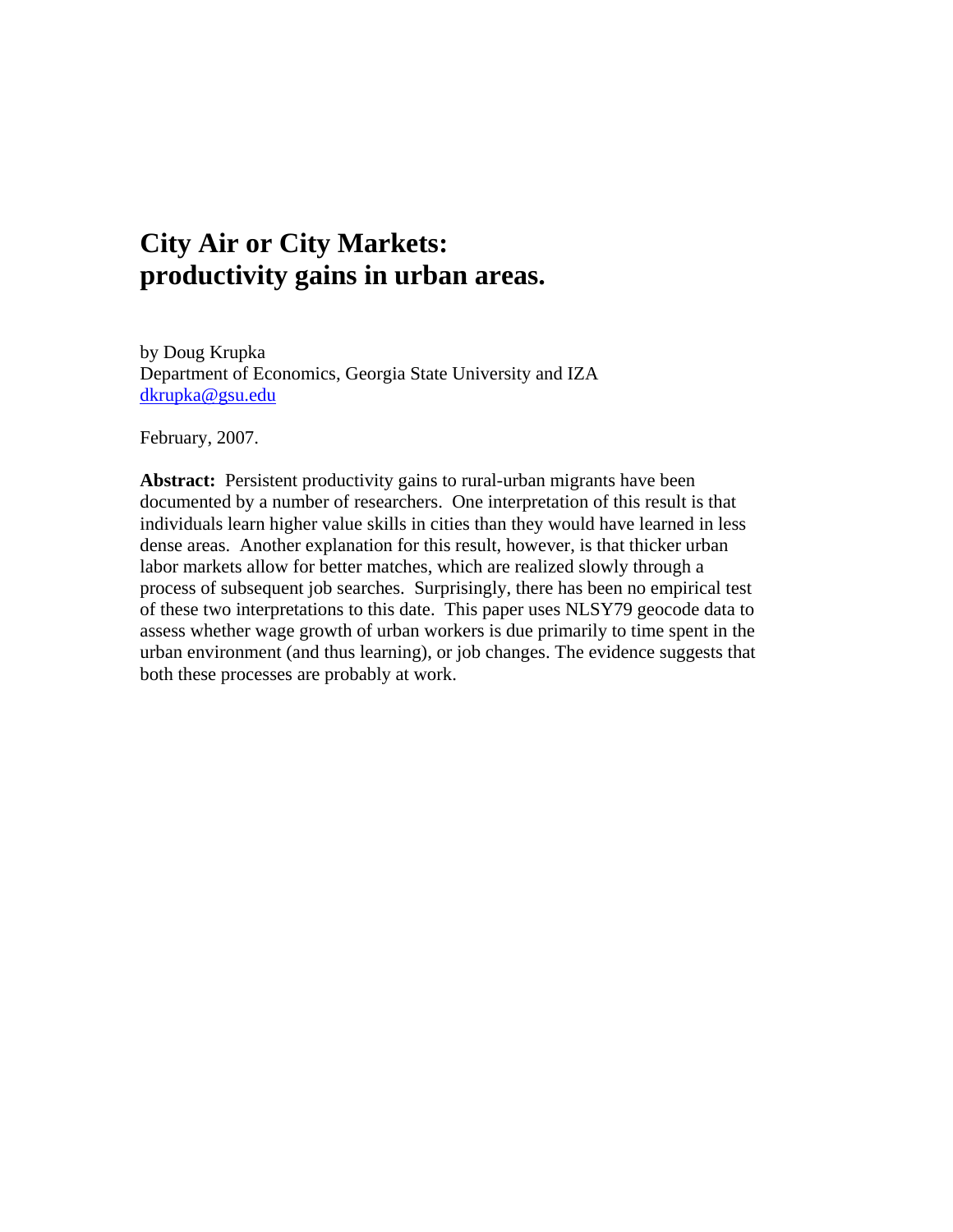#### **I. Introduction**

An old Germanic saying goes "*Stadtluft macht frei*.["1](#page-1-0) Although the original saying concerned feudal obligations, the idea that city air is somehow different persists both in the broader culture and – more recently – in the urban economic literature. Glaeser (1999) and Glaeser and Mare (2001) offer theory and evidence suggesting that urban areas increase wages through a process of learning. However, Glaeser (1999) acknowledges that the pattern of evidence found in Glaeser and Mare (2001) is also consistent with the potential of better labor market matches in dense urban labor markets, which are realized gradually through more intensive job search.

 In terms of our understanding of cities and their economic function the two theories offer very different views. While Glaeser (1999) makes a persuasive defense of his assumptions, the learning externality essentially assumes that there is something different about cities in the Marshallian or Jacobsian way: that city air somehow imparts knowledge to those who breathe it. On the other hand, the matching mechanism for enhanced productivity of urban workers requires only that city labor markets be thicker on both the supply and demand side, which is something we already know to be true.

 This paper attempts to determine whether faster urban wage growth is a result of learning or matching. If learning is the prime factor leading to faster wage growth in cities, then residence and work experience in urban areas should increase wages whether that experience is gained at one employer or several. On the other hand, if the urban residents achieve their higher wages by seeking out

<u>.</u>

<span id="page-1-0"></span><sup>&</sup>lt;sup>1</sup> "City air makes one free," in German.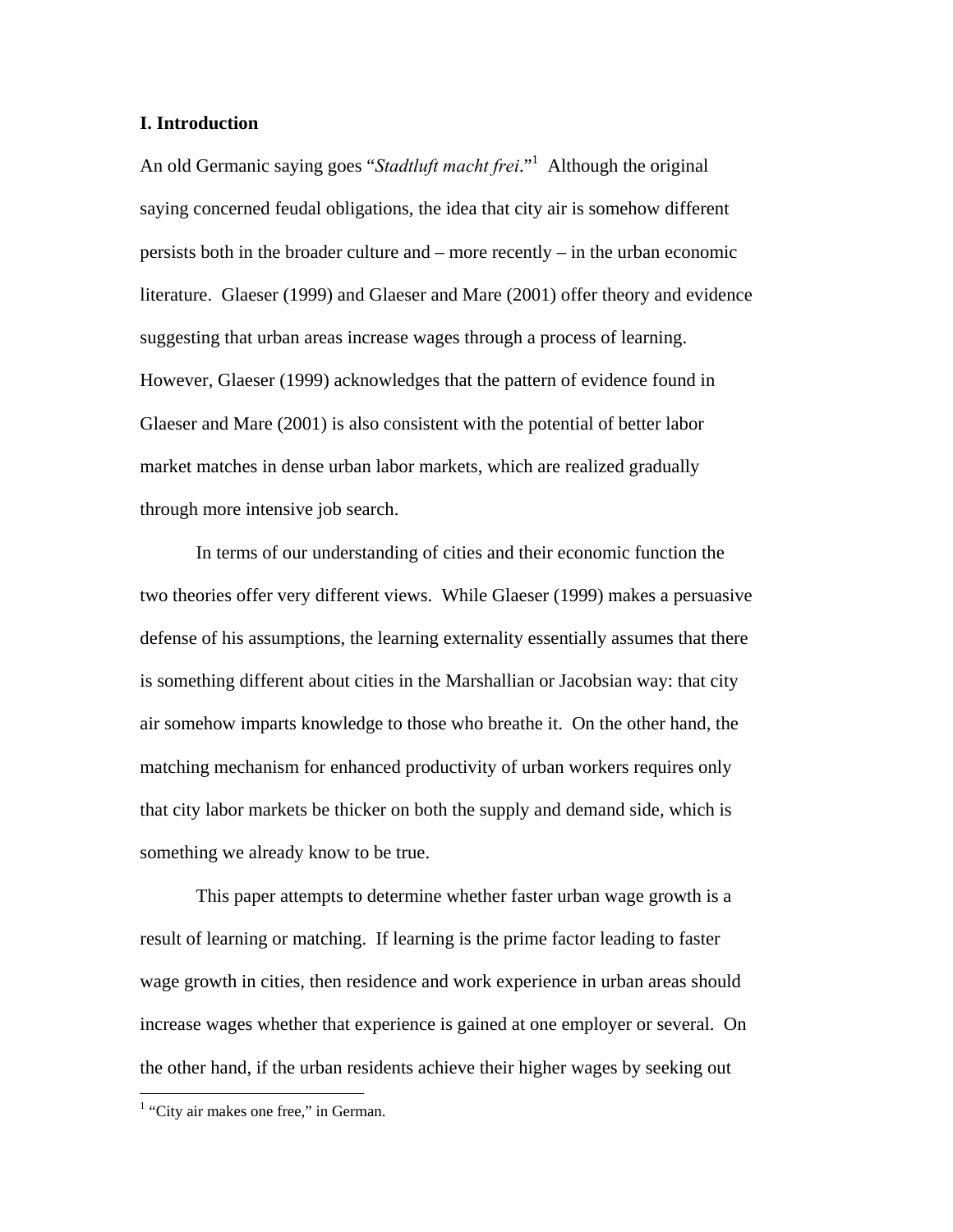jobs that better match their skills, then experience at one employer should have negligible or negative effects on wages.

 The rest of the paper is organized as follows. Part II briefly discusses the literature and the two theories of urban wage premia we will be testing. Section III specifies the empirical model and describes the data. Section IV presents the results. Section V concludes with some further discussion of the results and their implications.

#### **II. Background.**

As has been noted by many authors, wages are higher in urban areas, and higher still in larger urban areas. From the labor supply side, it is not difficult to see why this would be the case. To attract workers to large cities, employers must compensate them for the high cost of living, and possibly also for congestion externalities associated with these areas. Looking at the question from the labor demand side does not yield as obvious an explanation. Why should profitmaximizing firms be willing to pay workers more in large cities than in smaller cities or rural areas? Clearly, it must be the case that workers in large cities are more productive than workers in smaller cities.

 There are several possible explanations for this productivity differential. It could be the case that city workers are more able than rural workers. Glaeser and Mare (2001) find that controlling for AFQT score has little effect on their estimated urban wage premium. Furthermore, they also find that using panel data to estimate a fixed effects estimator (which would control for all unobserved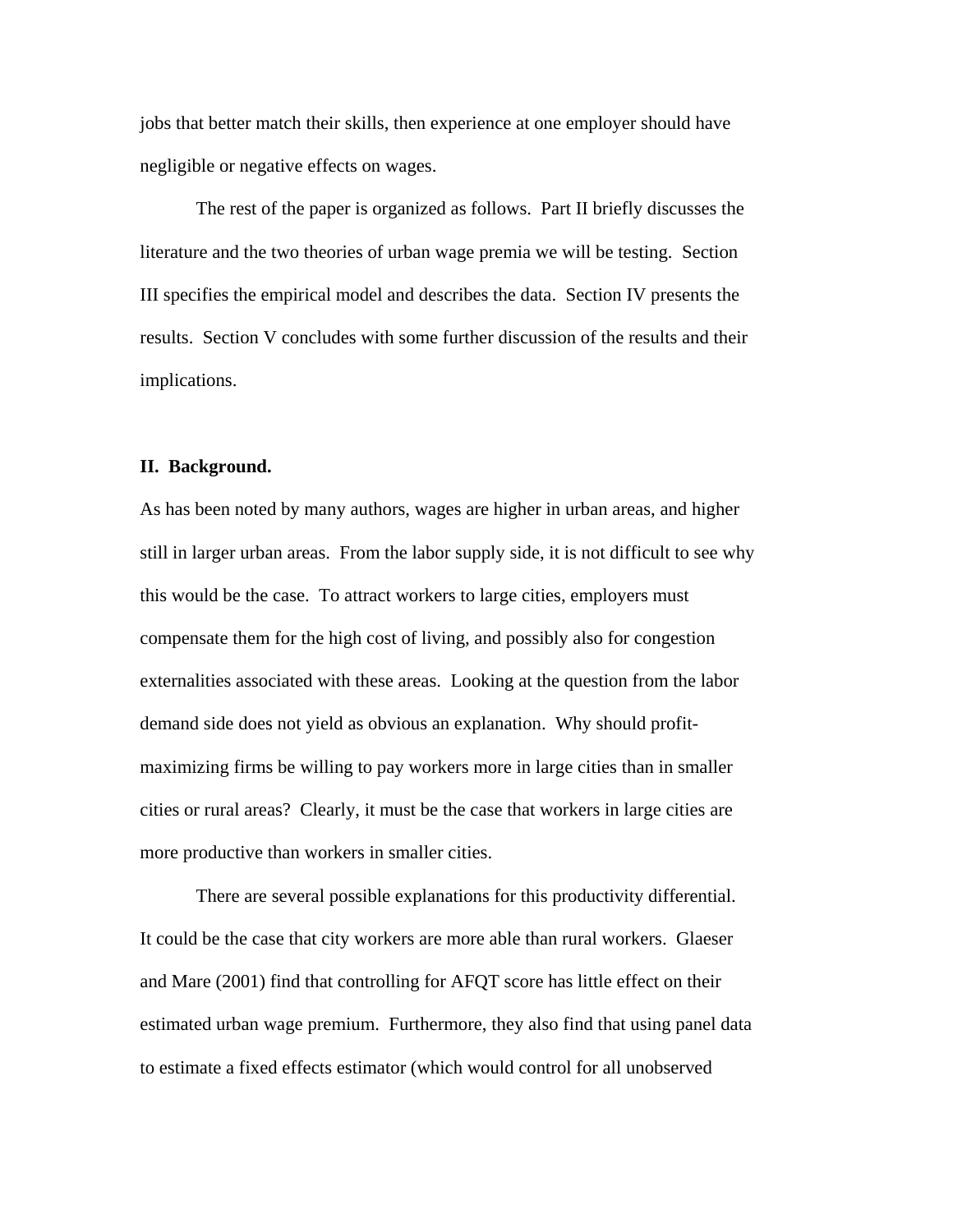individual characteristics) lowers but does not eliminate the urban wage premium (from about 25% to about 10% in the NLSY and down to about 5% in the PSID). Logic would also argue against this interpretation of the wage premium. If urban residents earn more because of their talents, and not because of their residence, then they should be able to move to the country or a smaller city (with lower costs of living) and have a higher material quality of life. For the omitted ability explanation to hold up in locational equilibrium, high-skill individuals would have to have an unobserved taste for urban areas. While such a taste does not seem infeasible, it is not an assumption we should rush to embrace in the absence of some direct evidence.

 It may also be possible that urban wages are higher because of the large capital stocks that are at their disposal in urban employment, relative to smaller cities or rural areas. This would imply that migrants to urban areas should experience immediate wage gains, and urban-rural migrants should experience immediate wage losses. Glaeser and Mare (2001) do not find either of these effects. Urban migrants appear to increase their wage gradually, while the wage losses of urban-rural migrants are not persistent. Furthermore, they find that the urban wage premium is largest for workers with the most experience, an effect that does not seem consistent with a straight capital deepening story. Also, if capital is perfectly mobile, it is hard to see how a situation in which employers paid workers more in cities would persist when lower wages could be paid to rural workers if the capital were invested in the rural area instead of the city.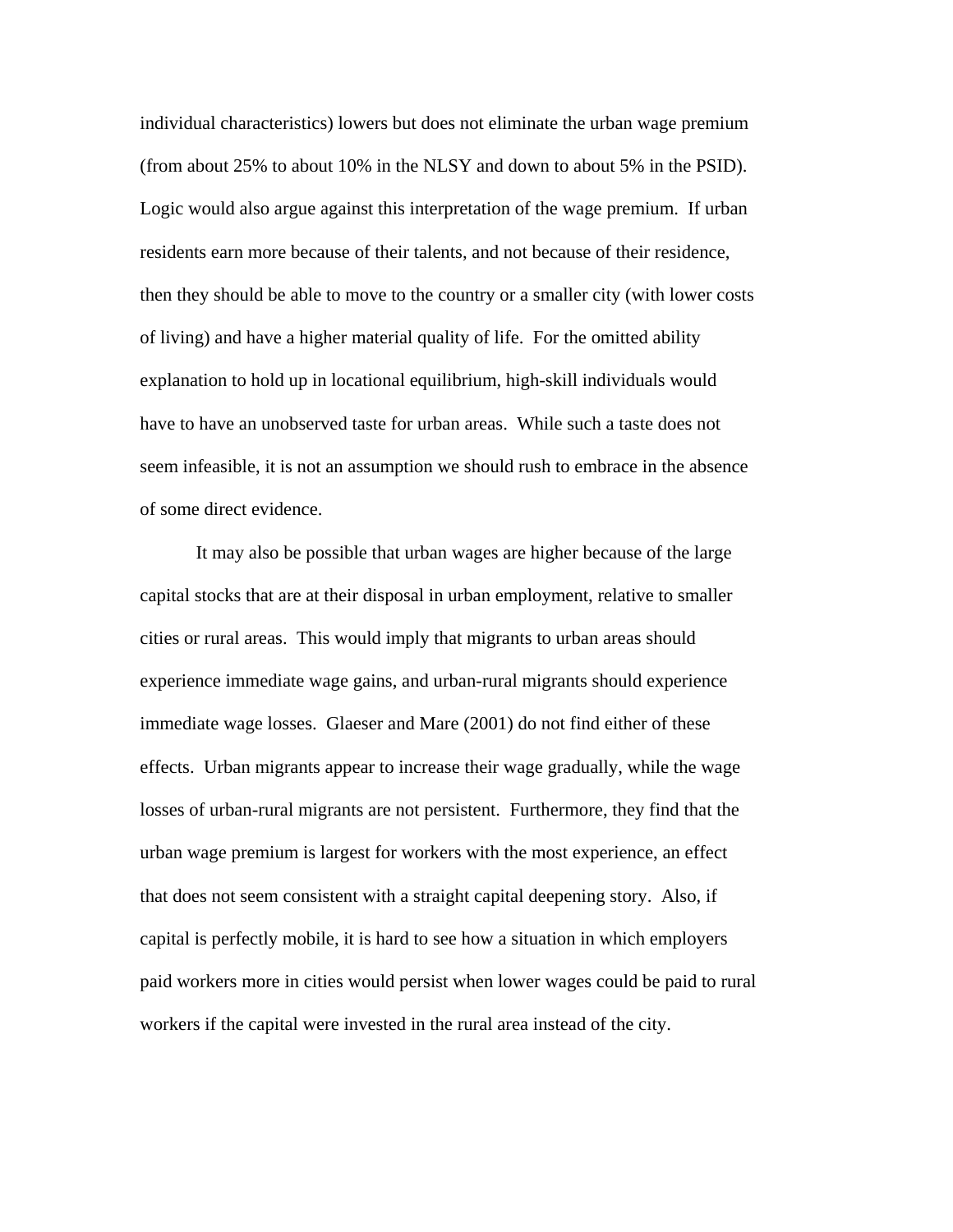It could also be the case that firms in dense urban areas benefit from large stocks of unpriced inputs like public infrastructure. These roads, schools, ports and utilities could increase the productivity of firms that have access to them. If there are economies of scale in the provision of such inputs, then dense urban areas could retain their advantage over rural areas and the urban wage premium could constitute a locational equilibrium. However, the productivity of public capital on business productivity is in dispute, with some papers finding no net effect of public infrastructure expenditures (Holtz-Eakin and Lovely 1996). Even if public infrastructure was productive, this source of the urban wage premium would have identical implications of the private capital story above: immediate wage gains for urban in-migrants, immediate wage losses to urban out-migrants. As mentioned above, these patterns are not found by Glaser and Mare (2001).

 The remaining explanations for the urban wage premium are all forms of agglomeration economies. Fujita, *et al.*(1999) describe the three major agglomeration economies, which they attribute to Marshall, as access to customers, access to specialized inputs and human capital spillovers. Krugman (1991) models the first of these types of agglomeration economies. While Krugman (1991) is at the head of a very exciting literature, the implications for the urban wage premium are similar to the public and private capital interpretations, above. In these models, transport costs plus economies of scale make location near consumers valuable. Workers also find it attractive to locate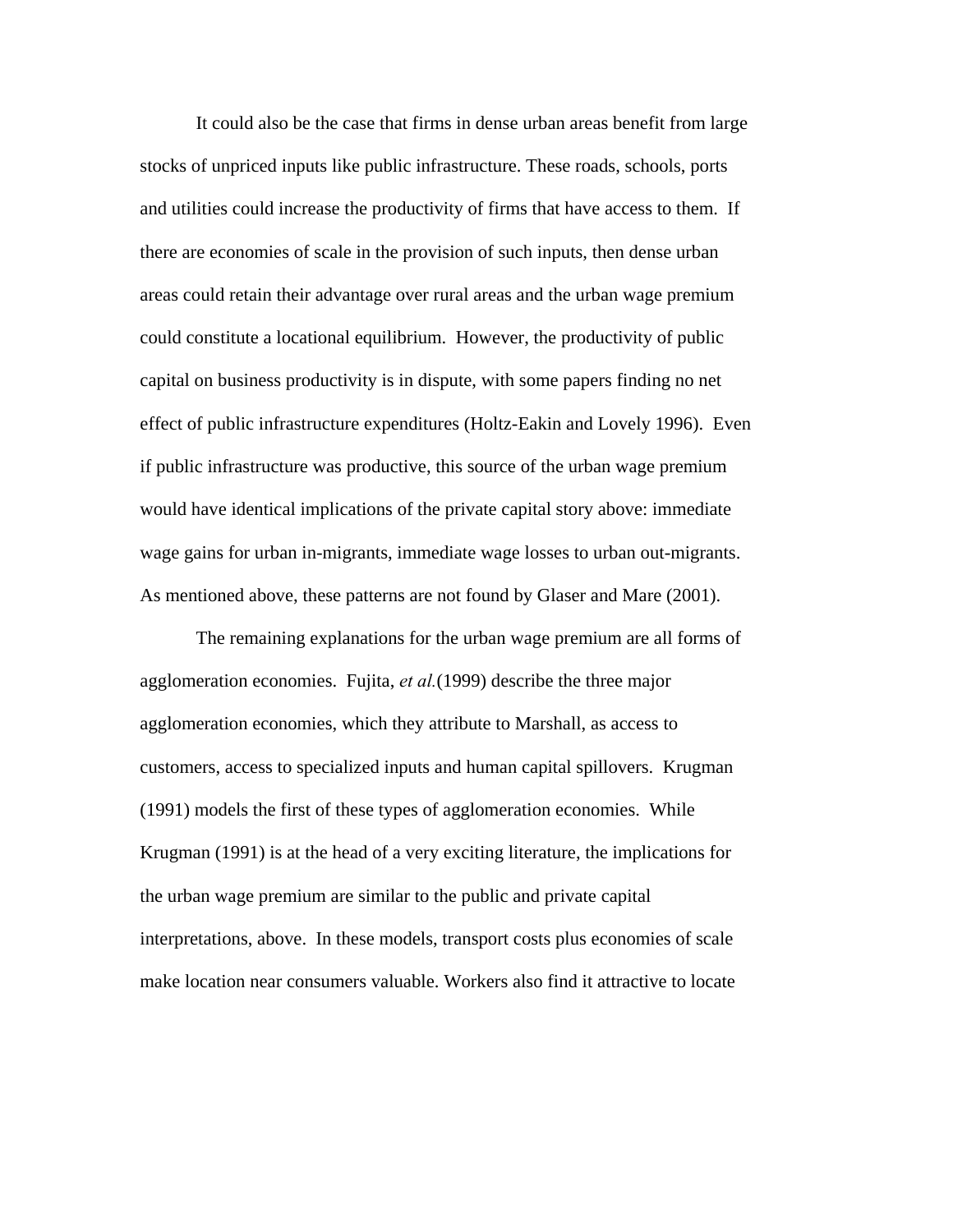near the production centers because that lowers their cost of living.<sup>[2](#page-5-0)</sup> In all of this, the agglomeration forces rest completely within the firm. It is the firm's access to consumers and scale economies which give rise to the agglomeration tendencies. Mobile workers are homogenous. If this is the case, then any mobile worker can move to the site of agglomeration, take a job and earn a wage as high as any longterm resident of the agglomerated area. It is not the workers, but the firm and the agglomeration that raise productivity. Thus, the predictions of immediate wage gains and losses persist.

 Glaeser (1999) models the third of the possible sources of agglomeration economies: human capital spillovers. He includes the oft quoted passage from Marshall that in big cities the "mysteries of the trade become no mystery: but are as it were, in the air." It is not simply the air's saturation with trade secrets that increases productivity in cities, however. In Glaeser's model learning is achieved through interactions with more skilled individuals. Cities foster more learning than rural areas because interactions are more frequent in cities. Given certain simplifying assumptions, Glaeser derives privately and "socially" optimal city sizes and skill distributions. Although the theory is in the context of long run equilibrium, Glaeser draws out the implications for the urban wage premium. If urban workers earn more because they have learned and are learning through interactions with peers, two implications are obvious. First, the wage premium should develop gradually as migrants to cities learn their skills from their seniors. Second, the urban wage premium should increase with experience. Glaeser and

1

<span id="page-5-0"></span> $2^2$  These models assume away costs to urban congestion. The model has been extended and modified to allow for such agglomeration costs by Tabuchi (1998) and Ottaviano *et al.* (2002), with no major change in the qualitative behavior of the model.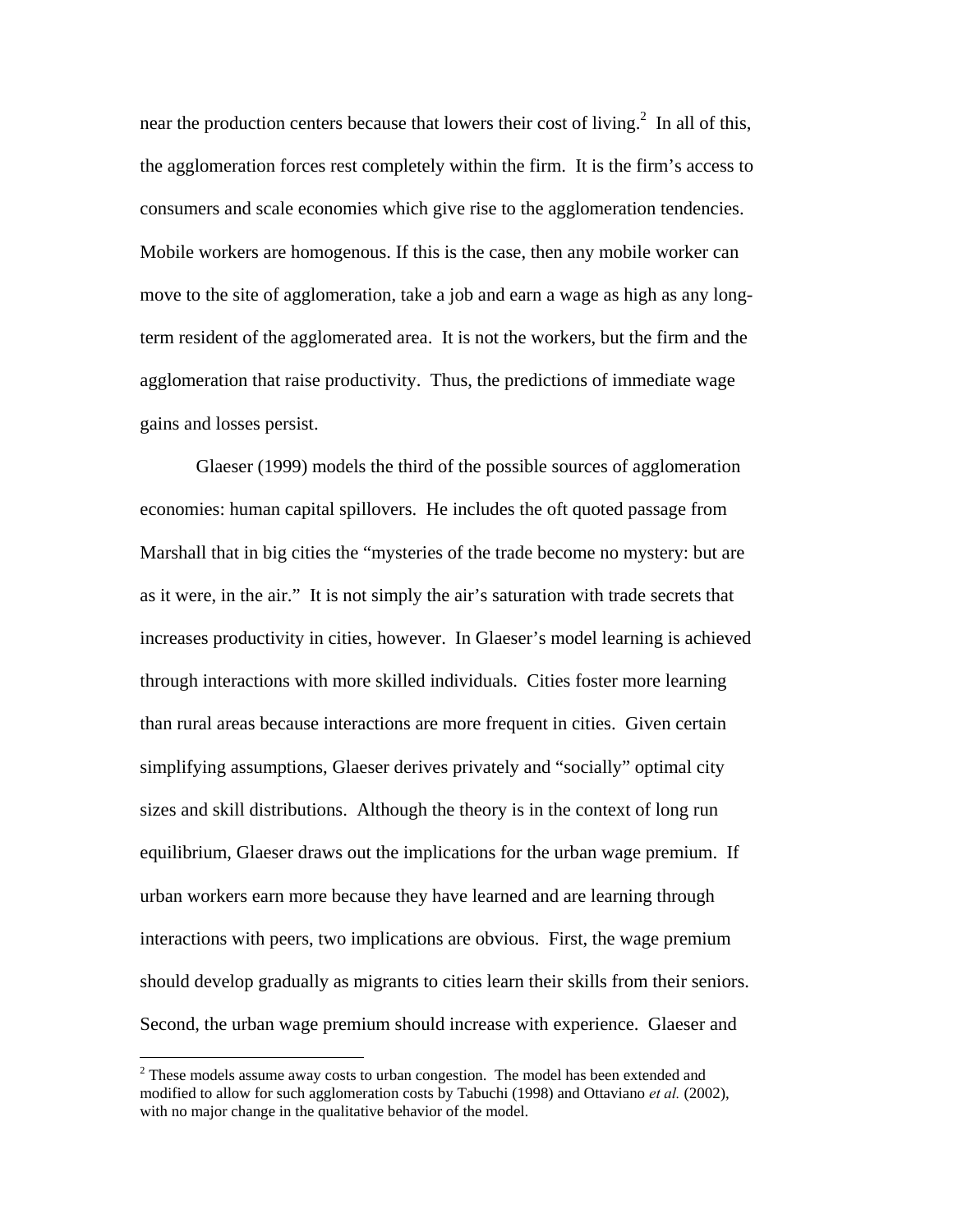Mare (2001) take these predictions to several data sets, and find evidence that broadly supports the learning hypothesis. Results found by other authors support this interpretation as well.<sup>[3](#page-6-0)</sup>

 What Glaeser (1999) acknowledges is that these same patterns could be explained by Marshall's second source of agglomeration economies: thicker markets for specialized inputs. Specifically, if firms require certain kinds of labor, then having a larger labor market should improve the quality of the matches. Helsley and Strange (1990) model this kind of labor-matching, finding that privately optimal cities would be too large (have too many firms). For simplicity, Helsley and Strange assume a kind of perfect information: once a person moves to a city, it is costless for him to find the employer that will provide the highest quality match. This is probably a reasonably accurate description of a worker's situation in the long run. However, in the short-run, workers probably take some time to search out and discover this best match. Unless they are independently wealthy, this near-term search will be characterized by the kind of rapid job turnover documented in Topel and Ward (1992). This period of searching for better matches and accruing gradual wage increases through job mobility could take some years (indeed, an optimist might believe that there is always a better match somewhere out there). Thus, the Helsley and Strange (1990) model of agglomeration arising from thick city input markets would give

 $\overline{a}$ 

<span id="page-6-0"></span> $3$  Charlot and Duranton (2004) model communication and wage simultaneously and find that communication affects wages, at least among the French. Rauch (1993) finds that the average education in an SMSA increases wages and rents about equiproportionately, which is consistent with metropolitan human capital increasing productivity, but not being an amenity.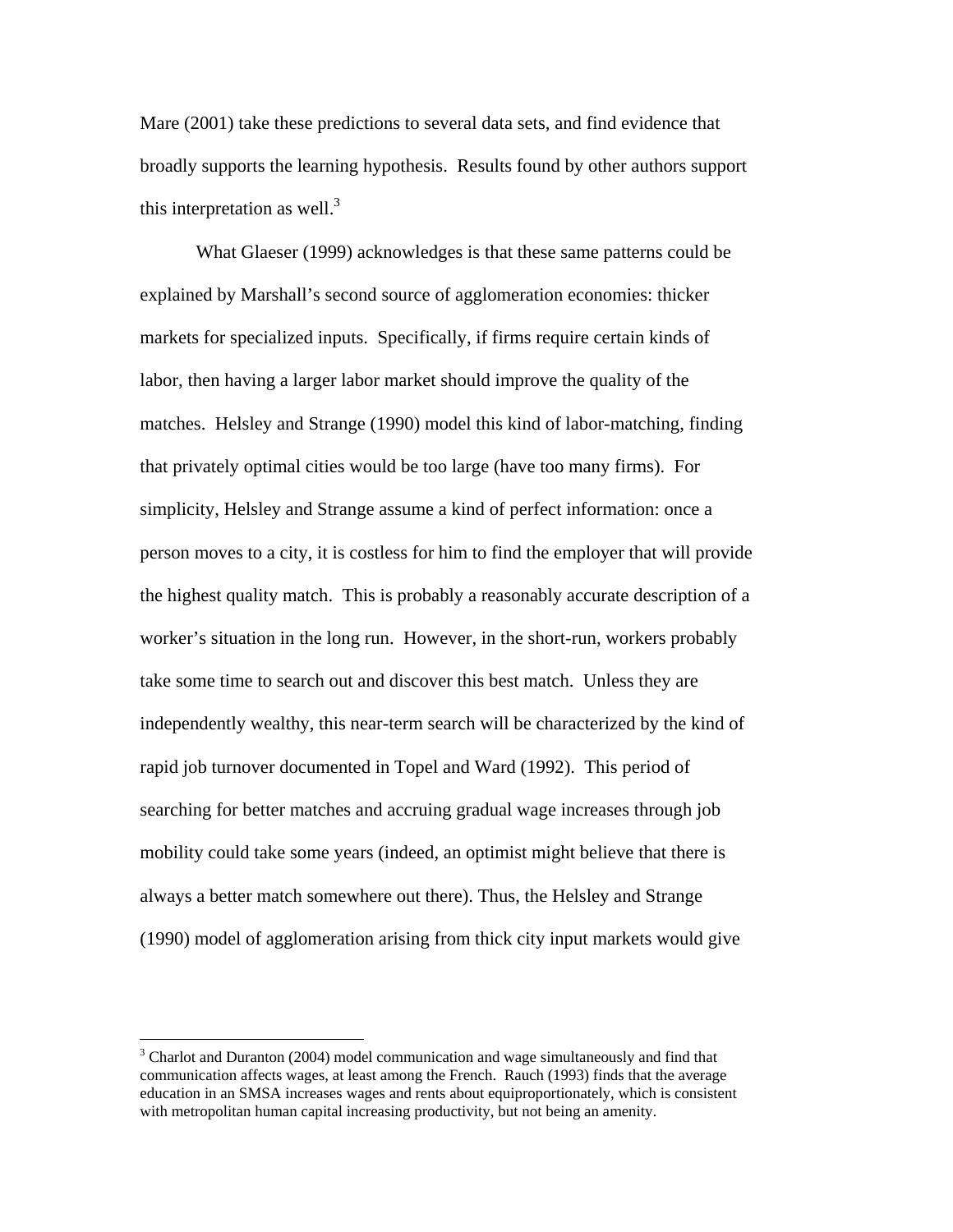rise to wage patterns very similar to the learning model in Glaeser: wage premia should accrue gradually and should be increasing with time spent in the city.

The two models are not observationally equivalent, however. The means by which productivity (and thus wage) is increased differ markedly in these two models. In the Glaeser (1999) model, learning occurs simply through living and working – breathing the air – in the city. However, in the Helsley and Strange (1990) version, simply living and working in a city will have no effect on productivity. It is only through access to the thick labor market, and repeated sampling of employers that workers realize the urban wage premium. This differentiation of the models is at the heart of the empirical section to follow.

#### **III. Empirical Framework and Data.**

The empirical specifications will follow Glaeser and Mare (2001) closely. Glaeser and Mare estimate an urban wage premium via and equation of the form:

1) 
$$
\ln(Wage_{it}) = \beta_X X_{it} + \beta_{Urb} Urb_{it} + \mu_i + \varepsilon_{it},
$$

where *i* subscripts for individual workers and *t* subscripts for time. *X* is a vector of personal characteristics such as age, race, experience, and tenure, *Urb* is a dummy variable (or vector of dummy variables) representing urban status. Individuals are allowed to have a fixed wage-earning ability represented by *µ*. If  $\mu$  is correlated with any of the other variables, the OLS coefficients estimated from equation 1 will not be consistent. Thus, I will present results from both OLS and fixed effects estimators. Part of the work done in Glaeser and Mare (2001) is to establish that the urban wage premium is not explained away by omitted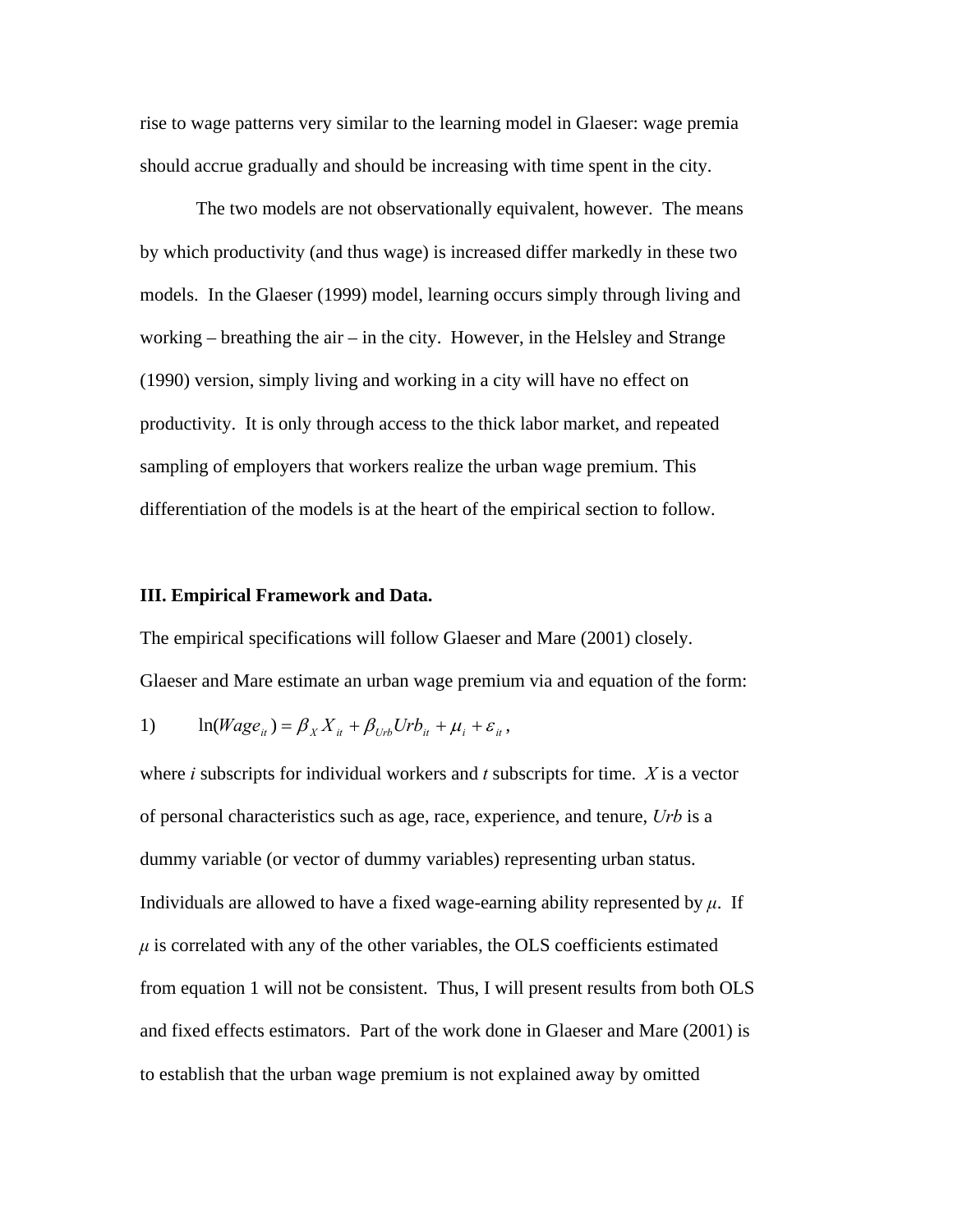observables (like experience, education, tenure or standardized tests) or even unobservables (like an individual-specific, time-invariant ability). The urban wage premium persists even controlling for all of these factors. I will not spend as much time on this matter, as Glaeser and Mare (2001) demonstrate sufficiently.

In testing the Helsley and Strange (1990) interpretation of the urban wage premium against the Glaeser (1999) interpretation, I examine the interactive effect of metropolitan residence on the returns to experience and tenure:

2) 
$$
\ln(Wage_{it}) = \beta_X X'_{it} + \beta_{Urb} Urb_{it} + \beta_{\text{inter}} Urb_{it} * H_{it} + \beta_H H_{it} + \mu_i + \varepsilon_{it}.
$$

In equation 2, the new vector *H* has been separated out from the *X* vector and been interacted with urban status. Importantly, *H* includes not only experience (as in Glaeser and Mare (2001)), but also tenure with the specific employer. If an employee does not change jobs, these two measures will be perfectly correlated. However, if a worker changes jobs, experience will continue to grow, while tenure will fall. Work experience generally and tenure with a specific employer should have different effects, depending on whether city air or city markets are the source of the urban wage premium. If the thick urban labor market's rich set of opportunities is what drives the wage growth, we should see the interaction between urban status and experience have a positive coefficient, while the interaction between tenure and urban status should have a negative coefficient of similar magnitude. That is, the urban wage premium accrues to workers who gain experience, but gaining experience at only one firm negates the potential growth in wages. On the other hand, if urban wage growth occurs because workers learn from their betters, then this growth should occur whether or not the employee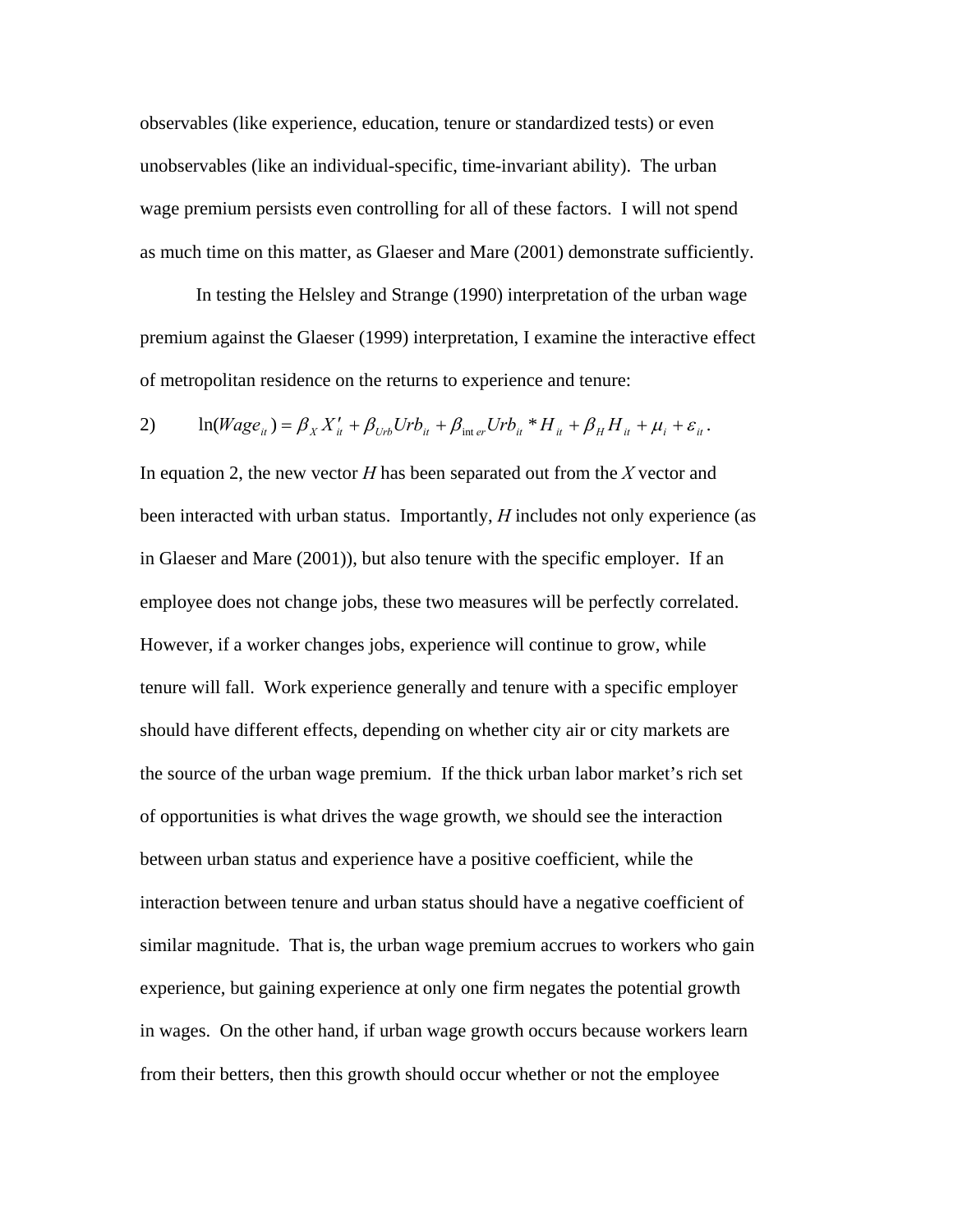switches firms. Thus, we would expect the coefficient on the interaction between urban status and tenure to be insignificant, or even positive. $4$ 

 I also include education in *H*, and interact it with urban status. Glaeser and Mare (2001) find this interaction is significant. The increased returns to human capital in urban areas could arise from several microfoundations. On the labor demand side, skilled workers may be particularly sensitive to urban congestion costs, and thus require a higher premium to be lured from smaller cities or rural areas than less skilled workers. On the labor demand side, urban employers may be willing to pay the higher wage premium demanded by educated workers because the kind of production skilled workers are used for is more cost effective in urban areas. This is one interpretation of Duranton and Puga'a (2001) model of nursery cities. In this model, research and development is undertaken in dense, diversified urban areas while mass production (which requires less skilled labor) takes place in rural areas or specialized cities. I thus expect the coefficient on the interaction of education and urban status to be positive.

 I use the NLSY79 geocode data files to estimate the above equations. My vector of control variables includes cumulative experience (in weeks), tenure with current employer (in weeks), occupational dummies, age, sex, race, marital status  $(=1$  for married individuals,  $=0$  for separated, divorced, widowed or never married

1

<span id="page-9-0"></span><sup>&</sup>lt;sup>4</sup> If both dynamics are at work, we might expect significant negative effects on the interaction between tenure and urban status, as long as the magnitude of that effect were smaller than the magnitude of the coefficient on the experience\*Urban interaction. This would mean that even if a person who moves to a city never changes jobs, they will see their wage increase, but just not as much as they would have if they had changed jobs more often. This would be a situation where both explanations appear to have traction: long tenure reduces urban wage growth as in Helsley and Strange (1990), but even workers with no job mobility to speak of will see faster wage growth than in rural areas, as in Glaeser (1999).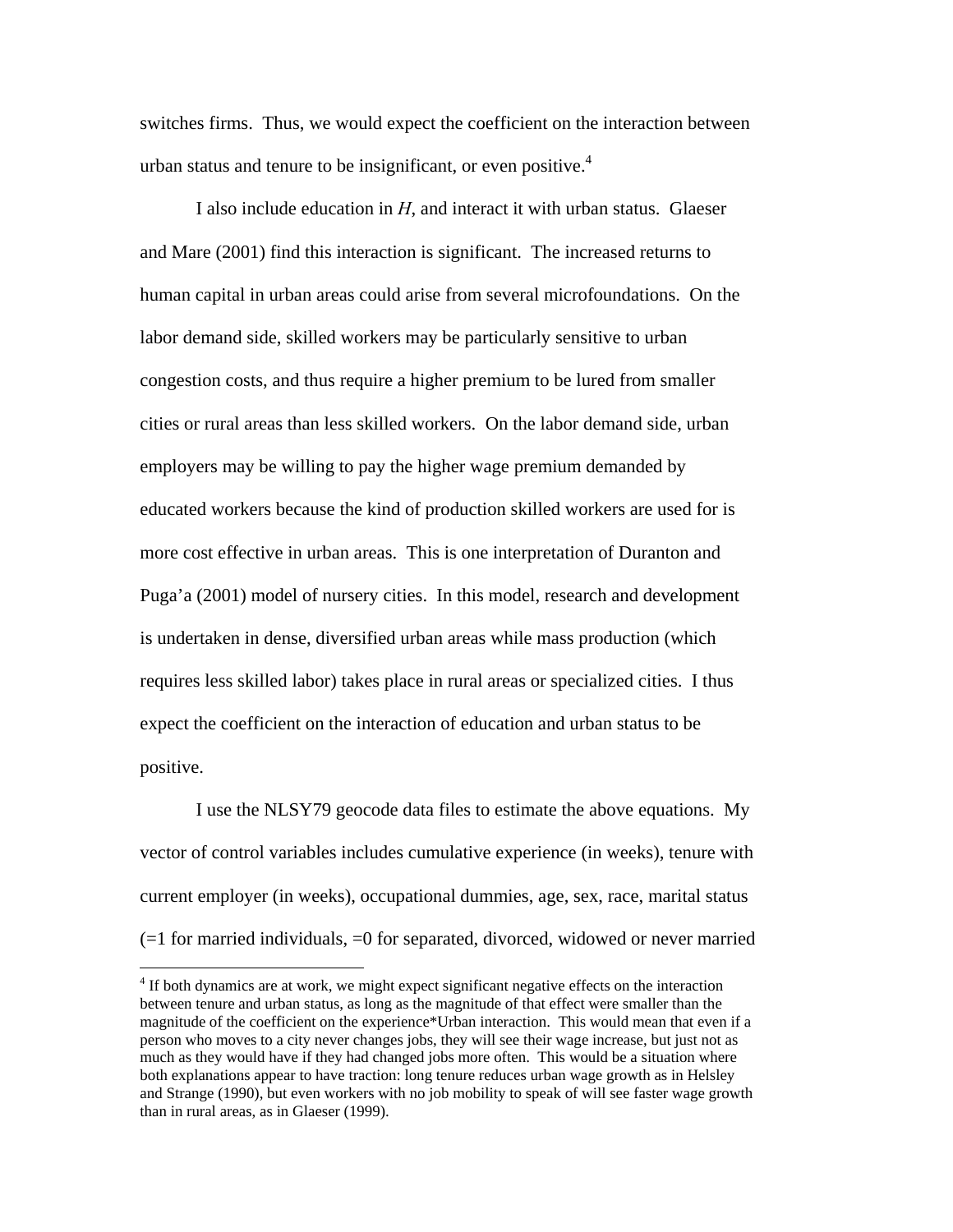individuals) and the percentile score on the AFQT. I also sometimes include a battery of year variables. I use data from the entire panel (1979-2004), with the requirement that a person-year work at least 35 hours per week, have valid geographic and occupational information and have a "reasonable" reported wage.<sup>[5](#page-10-0)</sup> Occupation codes are reported in 1970's codes for all survey years except 2002. Comparing the 1970 and 2000 census occupation codes, I made an educated guess about assigning 2000 codes into 1970's bins. These assignment rules are available from the author for those interested.

 To ensure comparability across the sample, I only counted work experience gained after the age of  $18<sup>6</sup>$ . The experience variable was generated by summing the reported number of weeks worked since the previous interview. The interaction between urban status and occupation was done during the data processing: it is not simply the product of contemporaneous urban status and cumulative work experience. Rather, this interaction was generated by recomputing the cumulative experience variable assigning zero to any weeks where work was done outside an urban area.<sup>[7](#page-10-2)</sup> The interactions of tenure and education with urban status, on the other hand, were computed in the standard way.

1

<span id="page-10-0"></span> $<sup>5</sup>$  Reasonability of the reported wage was determined in the following manner. For each</sup> individual, I computed their average reported log wage in years they reported working over the 25 years (21 panels) of the data collection. I also computed the standard deviation of the reported log wage. From this, I computed a person-year specific z-score of the reported log of wage. Personyears whose z-score was greater in magnitude than 2 were dropped from the sample. This prevents the inclusion of several individuals who (one time each) reported hourly wages in excess of \$10,000. The results are not terribly sensitive to the inclusion of these observations.

<span id="page-10-1"></span> $<sup>6</sup>$  Age is measured approximately: birth year was subtracted from interview year. So, this measure</sup> is slightly noisy.

<span id="page-10-2"></span> $7$  This process was necessarily an approximation. If a respondent worked 50 weeks in a year, 48 of them in a rural area, but the last two (including the interview) in an urban area, the entire 50 weeks would be counted as "urban" experience. While this is unfortunate, it represents a large improvement over simply multiplying the entire cumulative experience by one if the last interview occurred in an urban area, which could wrongly count several years of rural work as urban.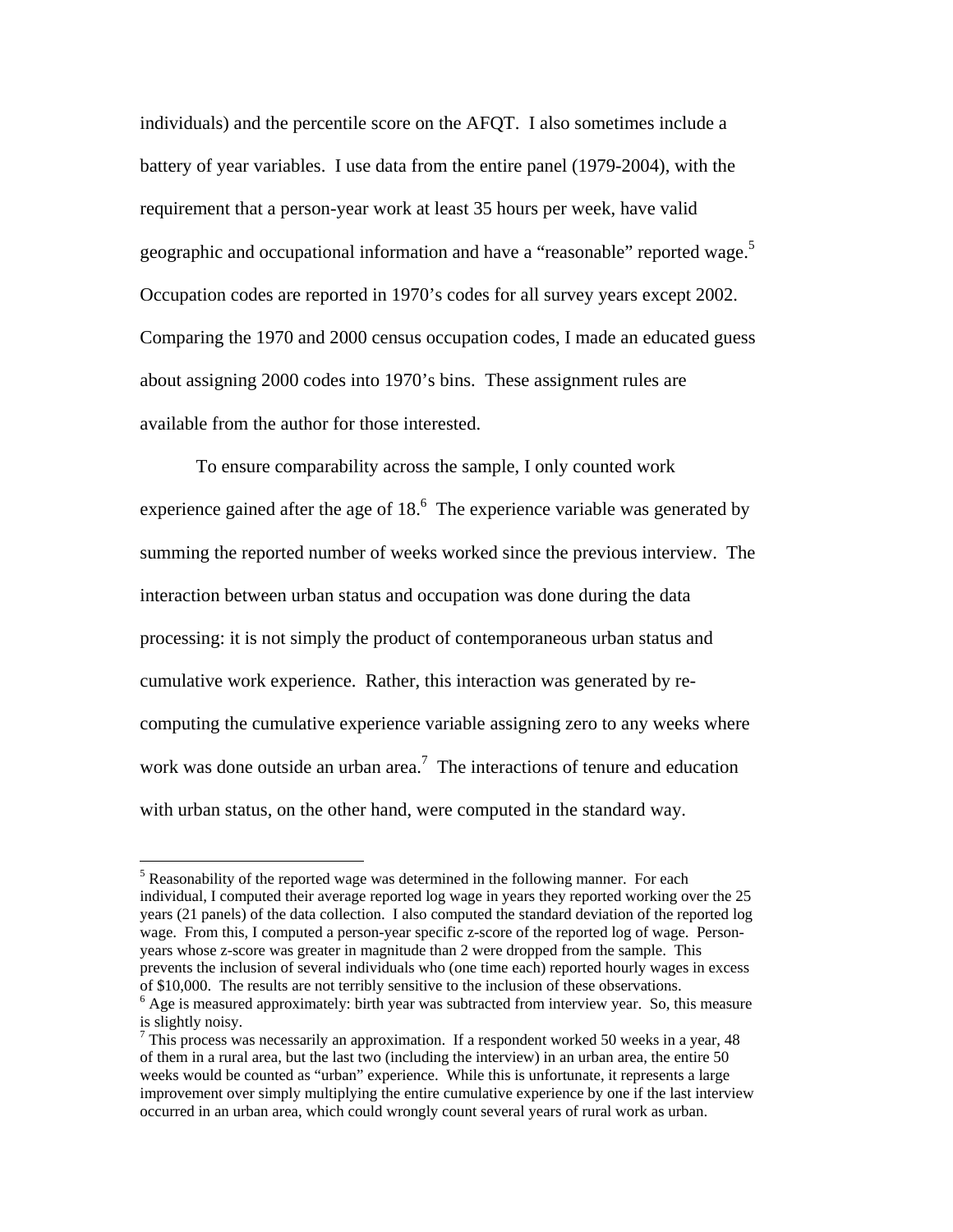Urban status of county of residence was derived from the reported county of residence, in conjunction with the USDA ERS's rural/urban continuum scale. $8$ These data are convenient because they provide measures of urbanity derived from the 1970-2000 censuses. For the years 1979-1985, 1980 county urbanity were used. For 1986-1995, 1990 county urbanity codes were used. For the remainder of the data, urbanity codes from the 2000 census were used. The 2000 codes are presented in Figure 1. These codes allow for three gradations of urban status which I use throughout the rest of the paper. The most restrictive includes only metropolitan areas with populations of more than one million (represented in black in figure 1). The next category includes all those large cities, plus counties in cities with populations greater than 250,000, but less than one million (darkish yellow in figure 1). The most inclusive includes all metropolitan areas (light yellow in figure 1). Table I presents the sample means for the sample of worker-years in the NLSY from 1979 through 2004, as well as some comparisons across kinds of urban areas. Note that the urban wage premium is apparent in the group averages: big cities residents make 18 log points more than medium city residents, 23 log points more than small city residents and 34 log points more than rural residents in this sample.

#### **IV. Results.**

1

The results are presented in four tables. Table II reports results from regressions of log wage on the control variables, allowing the different city sizes to have

<span id="page-11-0"></span><sup>&</sup>lt;sup>8</sup> These data are available at  $\frac{http://www.ers.usda.gov/Data/RuralUrbanContinuum Codes/}{$ .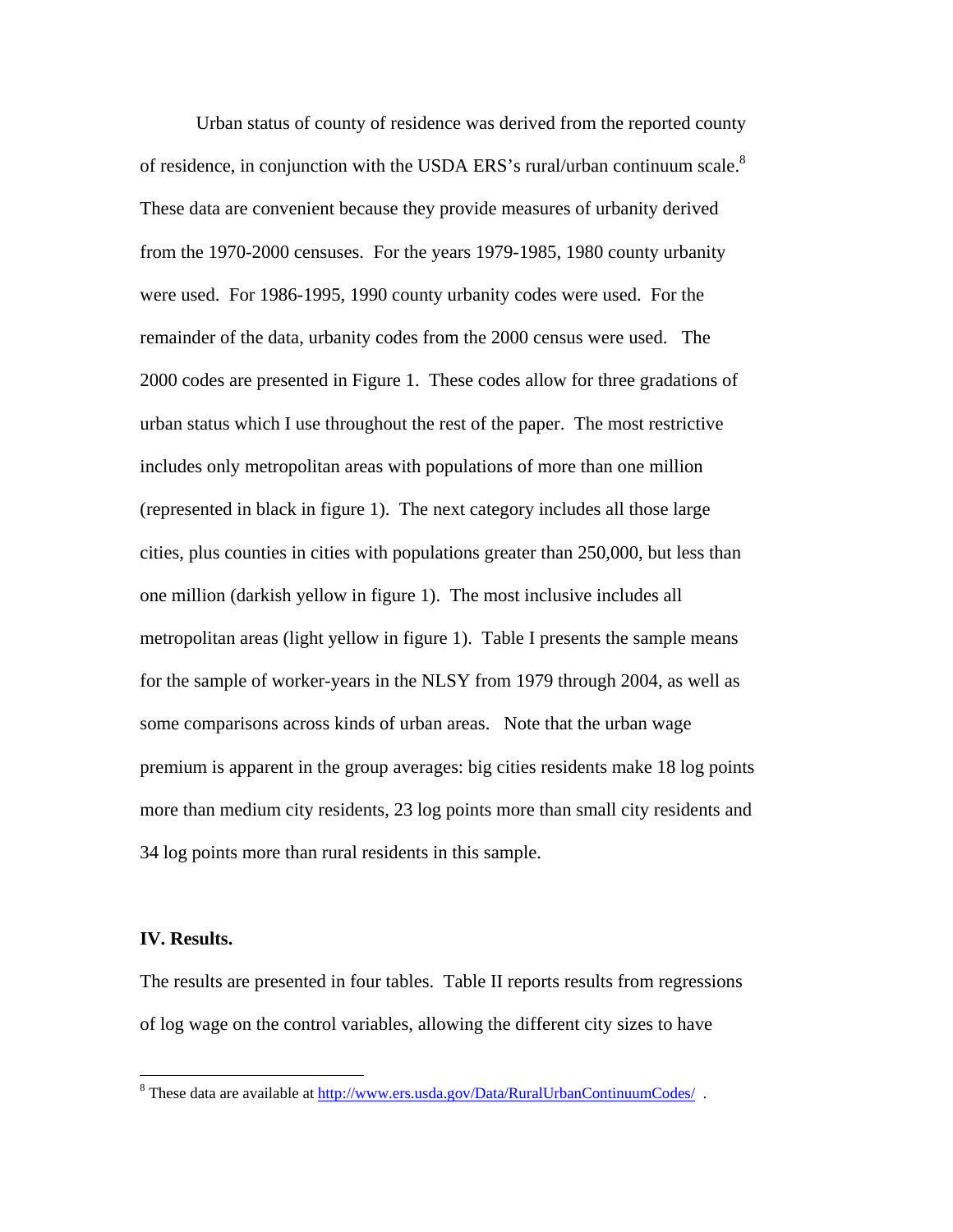different effects. It shows that the wage differences apparent in the comparison of means are partly due to observable characteristics. When controlling for occupation, some demographic information, work history and measured skill, residents of the largest cities earn 14% more than residents of medium sized cities, about 18.5% more than residents in small cities, and about 23% more than rural residents (compared to 18, 23 and 34 percent in the conditional means). Looking at the fixed effects estimators in columns two and three of table II we see that unmeasured factors also appear to be playing a role. Controlling for these unobserved determinates of wage lowers the estimated big city wage premium down to about six *percent* over medium sized cities, and around nine or ten *percent* compared with smaller cities and rural areas. Tables III, IV and V present results for these different size cut-offs.

 Table III presents simple OLS estimates of equation 2. The columns of results are paired so that the first two columns represent regressions run with an urban measure (and interactions) that considers all urban areas equally urban. Columns three and four only count mid-sized or larger cities as urban for the dummies and interaction terms, while columns five and six represent results when only the largest metropolitan areas are coded as urban. My interpretations of the predictions of the Helsley and Strange (1990) model is that the interaction between urban residence and experience should be positive, while the coefficient on the interaction with tenure with one employer should be negative and of similar magnitude. My interpretation of Glaeser's (1999) argument is that the tenure/urban interaction would be insignificant or positive. If both dynamics are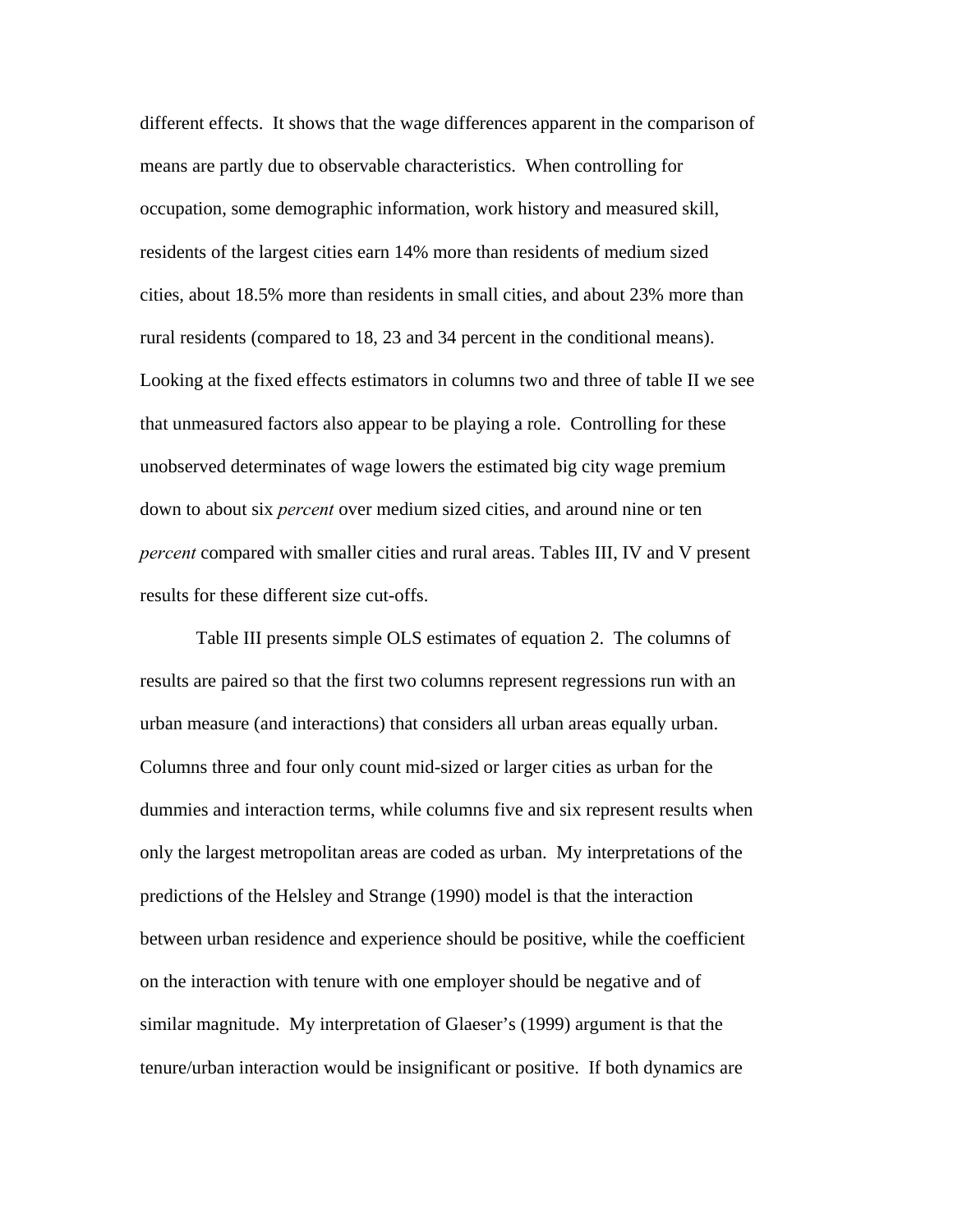at work, I would expect a negative and significant coefficient on the tenure-urban interaction, but one that is considerably smaller in magnitude than the coefficient on the urban experience interaction.

 The results in table III suggest that this last case appears to be the most likely situation. The negative coefficient on the tenure interaction is between about 15 and 40 percent as large as the positive coefficient on urban experience. This means that an urban worker will experience fast wage growth relative to a rural worker, whether he stays in one job or shops around. This is consistent with the learning channel of urban wage growth. However, the negative effect of tenure at urban jobs means that these workers can (and do) earn more if they avail themselves of the rich opportunities available in the thick urban labor market. This is consistent with the matching channel of urban wage growth.

 Tables IV and V are parallel to table III, except they attempt to control for unobserved individual characteristics through the use of fixed effects estimators. Table IV presents results computed without year-by-year fixed effects, while table V presents results obtained when yearly fixed effects are controlled for. The inclusion of the year fixed effects does not change the results substantially. Once the individual fixed effects are dealt with, we see the same qualitative pattern as with the OLS estimates. Urban workers experience more rapid wage growth, and staying at the same employer for a long period of time slows these wage gains, but does not stop or reverse them. The magnitude of the negative effect of tenure at urban jobs now lies in the range between about a quarter and a half of the effect of urban experience, so you might characterize these results as more favoring the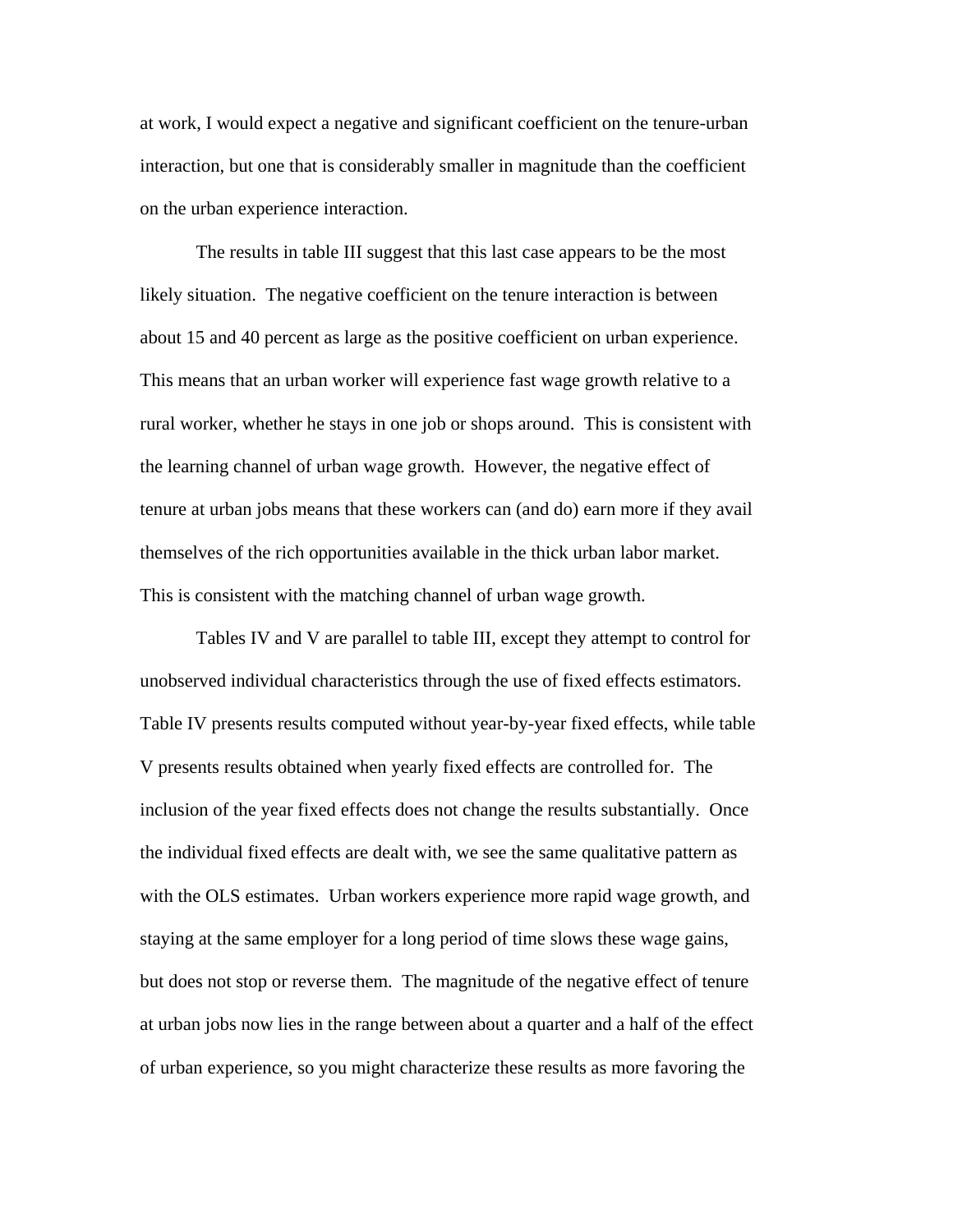matching interpretation than the OLS results. However, it is still the case that urban workers who do not change jobs will experience wage growth that is fast by rural standards. It appears that the dynamics at work behind both the urban learning model and the urban matching model are at work.

 There are some differences between the OLS and fixed effects results. First, in the OLS estimation, the urban level effect is reduced to insignificance (both statistical and substantive) when the interactions are brought into the estimation. This results suggests that urban productivity gains owe more to the dynamic processes outlined by Glaeser (1999) and Helsley and Strange (1990) than the static agglomeration effects outlined by Fujita *et al*. (1999) and others. However, in the fixed effect regressions, the urban level effect stays solidly in the .05-.1 range, whether interactions are included or not. Although the significance of the urban level effect is marginal in these models, this is a result of larger standard errors.

 Another difference between the OLS and fixed effect models is the significance of the interaction between urban status and education. In the OLS models, this coefficient is significant and positive as expected. In the fixed effect models, the education interaction term is generally insignificant or negative. This *suggests* a differential selection of high ability individuals into cities, by education: high ability people with education are more likely to find there way into cities than high ability people with less education, relative to their respective lower ability peers.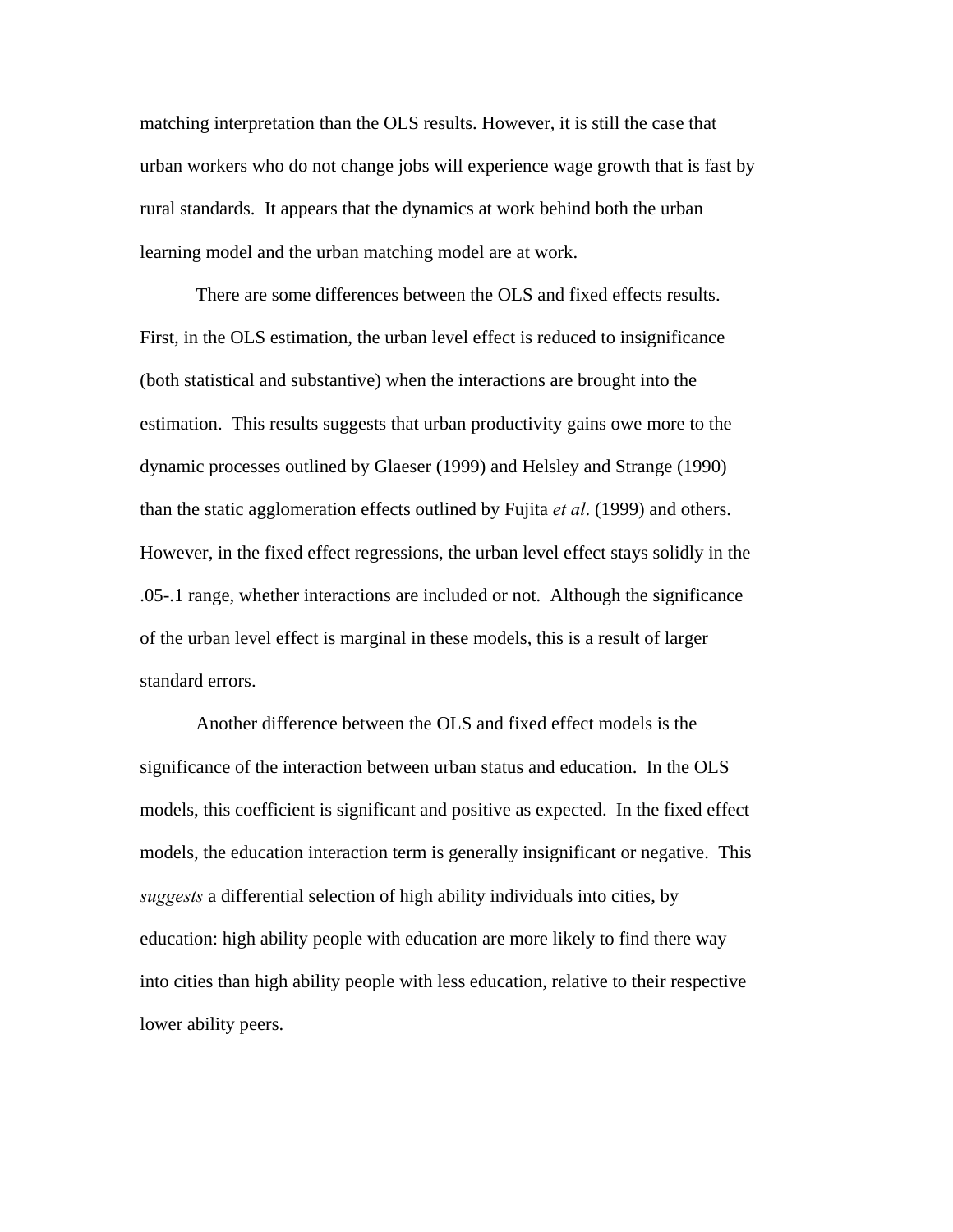As our focus shifts to larger cities (cities with populations of over a million), some intriguing patterns come into focus. First, the introduction of the interaction terms change the relationship between the urban wage premium (the level effect) and city size. Looking across the models that exclude interaction terms, in every case the urban wage premium increases as we focus on larger and larger cities. However, once the interaction terms are included, this relationship either disappears entirely (OLS) or actually reverses itself. This raises the possibility that the dynamic effects of urban areas as described by Helsley and Strange (1990) and Glaeser (1999) are more important relative to level effects in big cities.

Another patterns that emerges is that the Helsley and Strange (1990) interpretation of urban wage growth seems to be more supported by large cities than in smaller cities. Since  $\beta_{Urban*Tenure} + \beta_{Urban*Experience} = 0$  implies that the entire wage effect of urban residence is due to matching and *βUrban\*Tenure =* 0 implies that the effect is due entirely to learning, the quantity:  $(\beta_{Urban*Tenure}$  + *βUrban\*Experience*)/ *βUrban\*Experience* could be interpreted as the relative importance of learning in the growth of urban wages. Table VI reports this value across the nine interaction models presented in Tables  $III - V$ . It is clear from these results that the importance of learning is declining in city size.

The declining (with city size) relative importance of learning seems to make sense in terms of the models Helsley and Strange (1990) and Glaeser (1999) advance. Glaeser's learning externalities arise in large cities because there is a higher probability of having a learning interaction with someone in a populous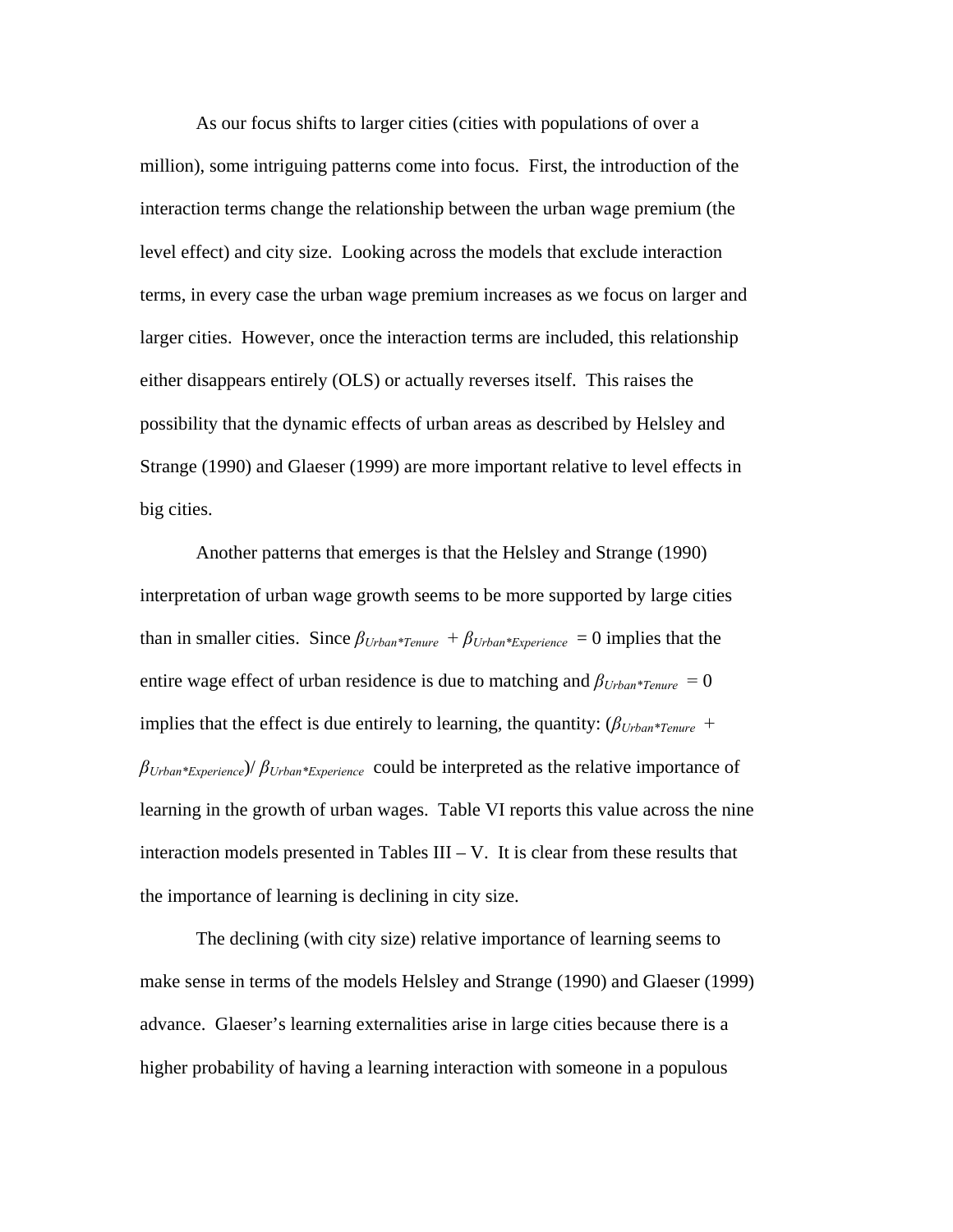area. However, it would seem reasonable that the returns to city size, in this regard, diminish rapidly after a certain city size is reached. It is said that Dante may well have known all the 50,000 or so Florentines of his era, and perhaps Chopin knew all the thousands of Parisians worth knowing when he flourished, but after some point a person's interaction schedule fills up. An extra hundred thousand residents in a metropolitan area, on top of the hundreds of thousands of people who already live there, is unlikely to impact the probability of meeting someone who can teach you something. Given the scale of most cities (even relatively small metropolitan areas), a resident's access to his city's better minds will be limited by the desire to keep close contact with a relatively stable group of friends, relatives and colleagues. The interactions which lead to learning in such a situation will more probably be being driven by a person's own motivation to learn and gain higher wages. This motivation for higher wages will also be the factor behind a person's decision to continue searching for a better job.

 As a city grows, however, the number of potential jobs grows roughly proportionately, which increases the expected quality of match. If the matching quality depends more on specific occupations, or occupation/industry combinations (as opposed to a match with a specific employer) then there is reason to expect that these matches will improve rather steadily with city size. The relatively constant returns to city size for the matching of employees to jobs and the declining returns to city size for the potential to learn from ones betters would suggest that as we focus on bigger and bigger cities, the matching dynamic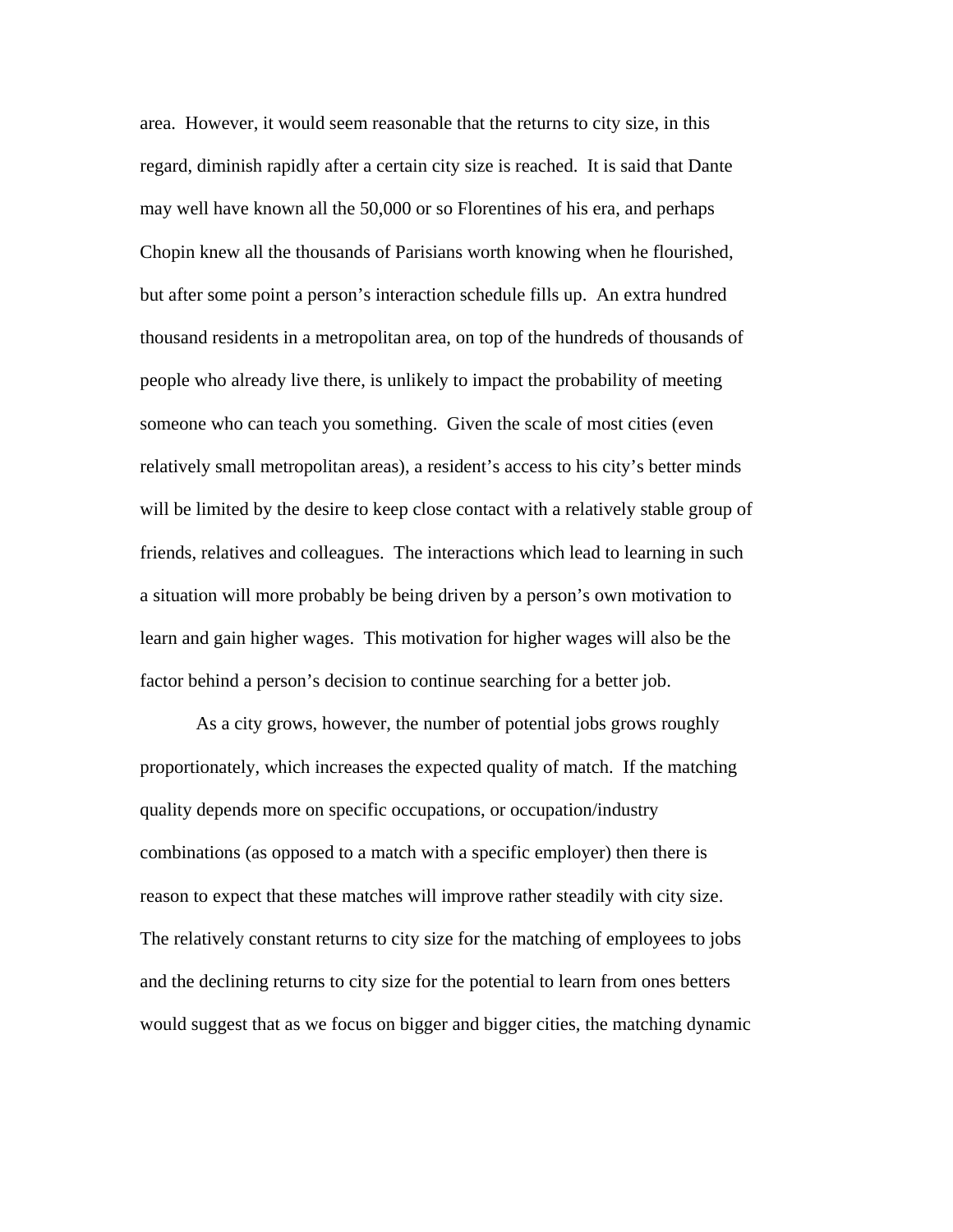of urban wage growth should become more important. Such an interpretation is consistent with the results presented here.

#### **V. Conclusion.**

Intuitively, we all know that there is something different about cities. How and why they are different is the subject of perennial debate. Recent economic research has begun to be able to formalize the intuitions laid out by Alfred Marshall in the  $19<sup>th</sup>$  century and Jane Jacobs in the mid-twentieth century. This paper has attempted to shed light on the source of one of these aspects of cities: the fast wage growth urban workers experience.

 We find that two plausible explanations for this phenomenon are supported by the data. The persistently significant coefficient on the un-interacted urban status variables suggest that agglomeration economies deriving from scale economies in the production of goods, services and/or public infrastructure may also be contributing to high urban wages. However, it is likely that at least some of these level effects are deriving from the matching and learning dynamics discussed in the text. The wage data used in the paper comes from surveys conducted some time after respondents would have moved to or from the city. If urban-rural migrants are able to find better matches in cities, even with their first job, then some of the urban level effect would come from a matching effect. Similarly, if the respondents have had time to live and learn in the city before the survey was conducted, some of the urban level effect could be coming from learning as modeled by Glaeser (1999).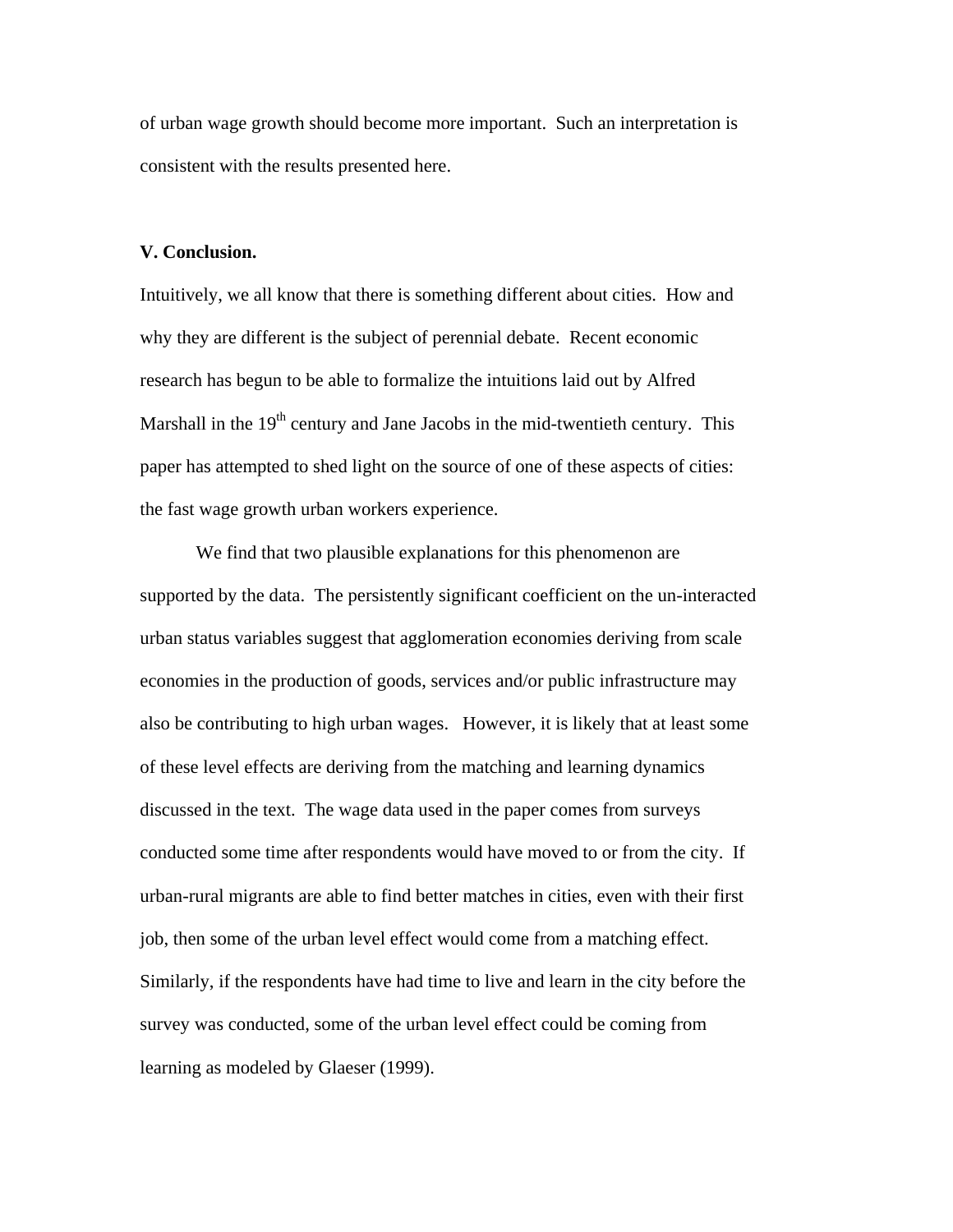One objection to the methodology used in this paper is that urban residence is not assigned randomly, and thus there is the possibility of endogeneity bias in these estimates. While the focus on migrants between cities and rural areas through the use of fixed effects estimators addresses this to some extent, it is of course still likely that urban-rural and rural-urban migration is not exogenous, either. The effects of such endogeneity would likely be to bias all of the estimated urban and urban interaction coefficients away from zero: those who do not expect (or realize) a large urban wage premium will be less likely to move to cities. Those who have lived in the city, but failed to learn or find a good match will be more likely to return back to their small town homes. On the other hand, those getting very low wage increases at their current employer will be more likely to move on to another employer, so that tenure is not exogenous, either. Ideally, one would find compelling instruments for urban status, job changes and labor market participation. At least for the case of urban status, I do not feel such a compelling instrument exists in the NLSY data. These results are thus best interpreted as a first, best cut at the question.

 Much of the paper has concerned a comparison of two models of urban wage growth. Of course, models can be interpreted in various ways. For instance, the learning model could be interpreted as meaning that in large cities it is easier to learn about better job opportunities. Conversely, one could think of the matching taking place as a match to the firm that employs people from whom a person can learn the most. These models are not necessarily mutually exclusive, as the empirical results show. There is plenty different about cities, be it air,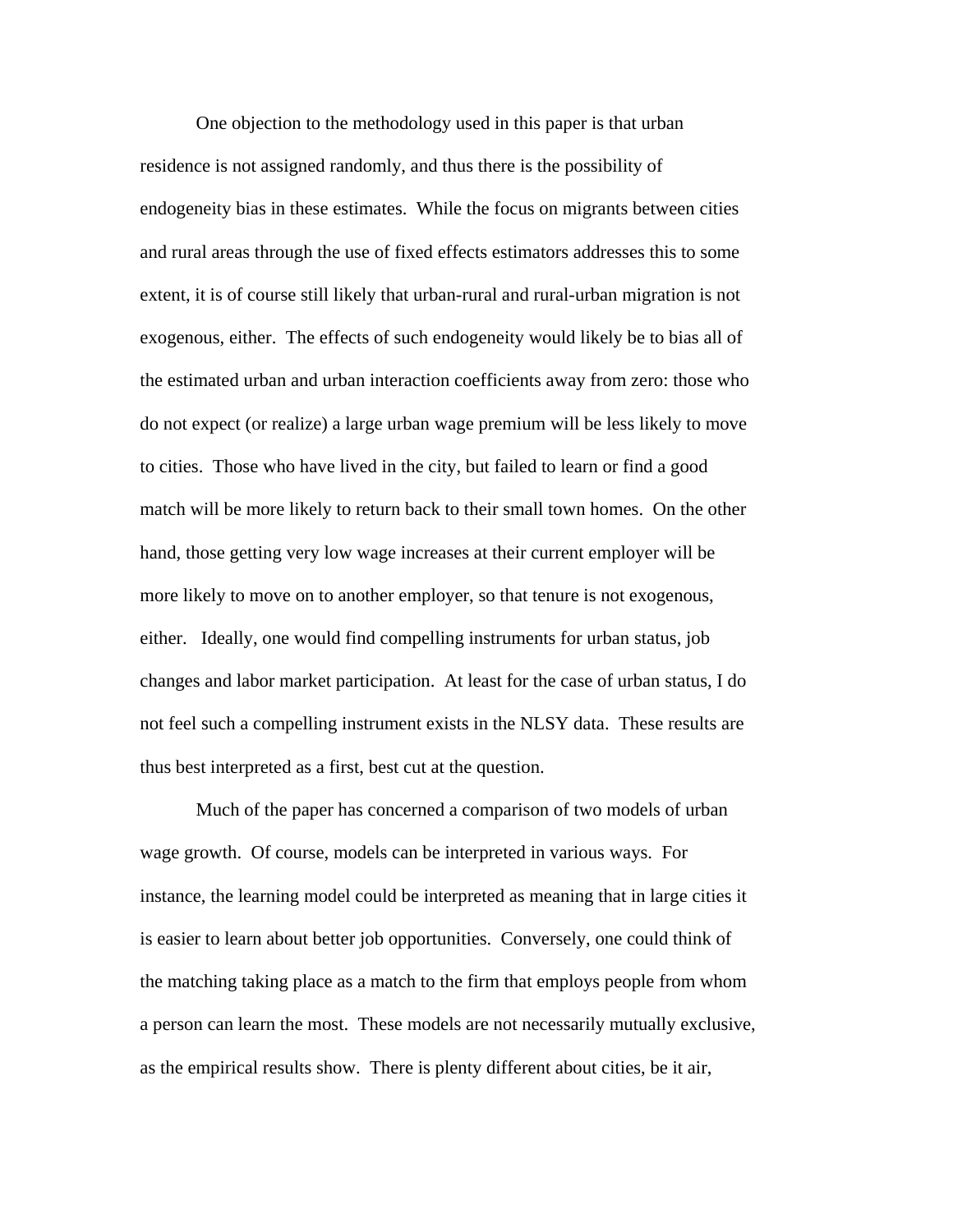markets or some third factor. It should not be surprising that the measurable

differences, such as wage differences, are made up of many small factors.

### Bibliography:

Charlot, S. and G. Duranton (2004). "Communication externalities in cities." Journal of Urban Economics **56**(3): 581-613.

Fujita,Masahisa, Paul Krugman and Anthony Venebles (1999) The Spatial Ecnomy: Cities Regions and International Trade. Campridge: MIT.

Glaeser, E. L. (1999). "Learning in Cities." Journal of Urban Economics **46**: 254- 277.

Glaeser, E. L. and D. C. Mare (2001). "Cities and Skills" Journal of Labor Economics **19**(2): 316-342.

Helsley, Robert W. and William C. Strange (1990) "Matching and Agglomeration Economies in a System of Cities" RegionalScience and Urban Economics **20**: 189-212.

Holtz-Eakin, Douglas andMary E. Lovely (1996) "Scale economies, returns to variety and the productivity of public Infrastructure" Regional Science and Urban Eocnomics **26**(2): 105-123.

Krugman, Paul (1991) "Increasing Returns and Economic Geography" Journal of Political Economy **99**(3) 483-99.

Rauch, J. E. (1993). "Productivity Gains from Geographic Concentration of Human Capital: Evidence from the Cities." Journal of Urban Economics **34**, 380- 400.

Topel, Robert H. and Michael P. Ward (1992). "Job Mobility and the Careers of Young Men." The Quarterly Journal of Economics, **107**(2): 439-479.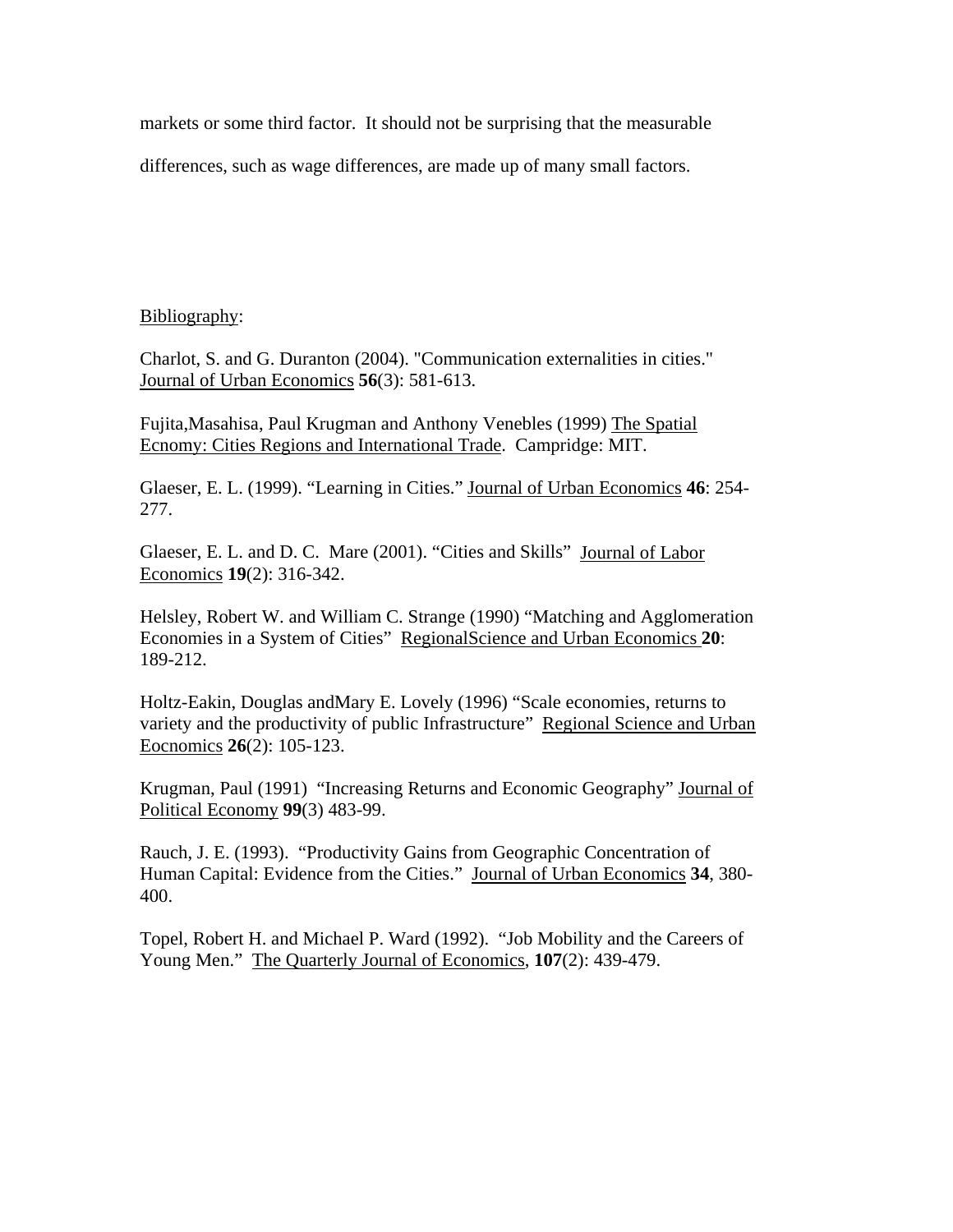**Figure I: 2000-Census-based urban-rural codes.** 



Rural-urban continuum codes, 2003

Source: USDA, Economic Research Service.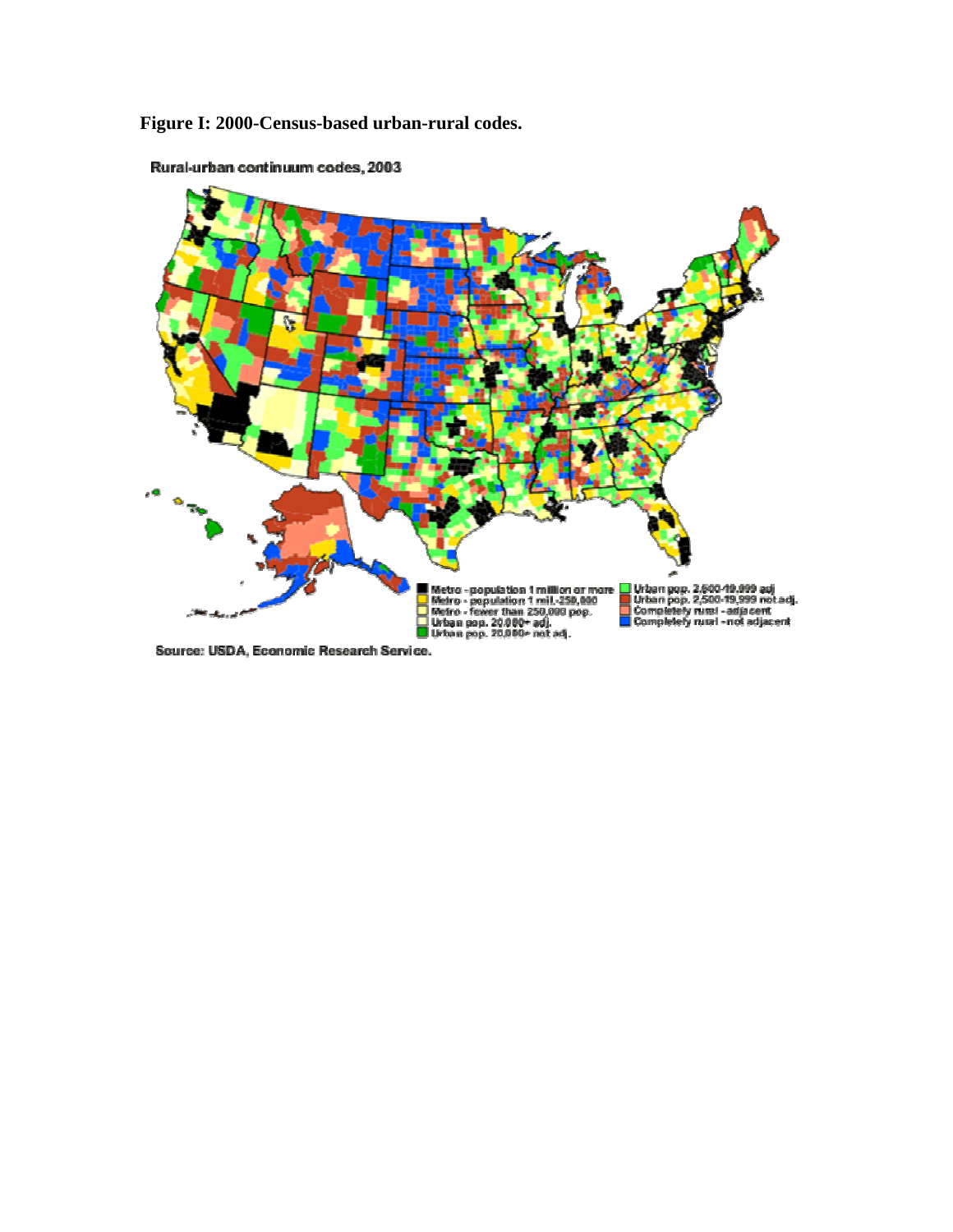**Table I: Descriptive Statistics.** 

|                          |                | Metropolitan areas |                |        |               |  |  |  |
|--------------------------|----------------|--------------------|----------------|--------|---------------|--|--|--|
| Variable Name            | full<br>sample | <b>Big</b>         | medium         | Small  | non-<br>metro |  |  |  |
|                          | 2.09           | 2.22               | 2.04           | 1.99   | 1.88          |  |  |  |
| logwage                  | 0.63           | 0.63               | 0.59           | 0.60   | 0.60          |  |  |  |
|                          | 0.800          | 1                  | 1              | 1      | 0             |  |  |  |
| Any Urban                | 0.400          |                    |                |        |               |  |  |  |
| Medium Urban             | 0.696          | 1                  | $\overline{1}$ | 0      | 0             |  |  |  |
|                          | 0.460          |                    |                |        |               |  |  |  |
| Large Urban              | 0.475          | 1                  | 0              | 0      | 0             |  |  |  |
|                          | 0.499          |                    |                |        |               |  |  |  |
| <b>Total Expereince</b>  | 470.30         | 489.81             | 461.49         | 468.59 | 434.63        |  |  |  |
|                          | 308.20         | 309.21             | 299.92         | 317.40 | 306.36        |  |  |  |
| Weeks worked             | 56.55          | 57.98              | 55.44          | 56.98  | 54.18         |  |  |  |
|                          | 25.75          | 25.75              | 25.10          | 26.90  | 25.60         |  |  |  |
| Tenure                   | 183.24         | 185.46             | 181.04         | 188.81 | 177.51        |  |  |  |
|                          | 213.98         | 214.92             | 209.95         | 226.09 | 209.54        |  |  |  |
| Education                | 12.93          | 13.17              | 13.02          | 12.66  | 12.40         |  |  |  |
|                          | 2.30           | 2.36               | 2.33           | 2.15   | 2.12          |  |  |  |
| Male                     | 0.560          | 0.56               | 0.55           | 0.54   | 0.58          |  |  |  |
|                          | 0.496          | 0.50               | 0.50           | 0.50   | 0.49          |  |  |  |
| <b>Black</b>             | 0.251          | 0.28               | 0.24           | 0.20   | 0.21          |  |  |  |
|                          | 0.434          | 0.45               | 0.43           | 0.40   | 0.40          |  |  |  |
| Age                      | 28.19          | 28.50              | 28.05          | 28.30  | 27.56         |  |  |  |
|                          | 6.35           | 6.36               | 6.16           | 6.58   | 6.36          |  |  |  |
| <b>AFQT</b>              | 42.40          | 43.71              | 42.65          | 41.87  | 39.31         |  |  |  |
|                          | 28.49          | 28.68              | 28.56          | 27.68  | 28.14         |  |  |  |
| Hours per week           | 42.96          | 42.78              | 42.90          | 42.99  | 43.45         |  |  |  |
|                          | 7.53           | 7.23               | 7.26           | 7.63   | 8.42          |  |  |  |
| <b>Marital</b>           | 0.47           | 0.43               | 0.47           | 0.51   | 0.52          |  |  |  |
|                          | 0.50           | 0.50               | 0.50           | 0.50   | 0.50          |  |  |  |
| <b>NoChild</b>           | 0.97           | 0.91               | 0.98           | 1.11   | 1.03          |  |  |  |
|                          | 1.20           | 1.18               | 1.18           | 1.25   | 1.20          |  |  |  |
| Observations<br>(approx) | 87,000         | 41,000             | 19,000         | 9,000  | 17,500        |  |  |  |

Note: Standard Deviations in small font below each average.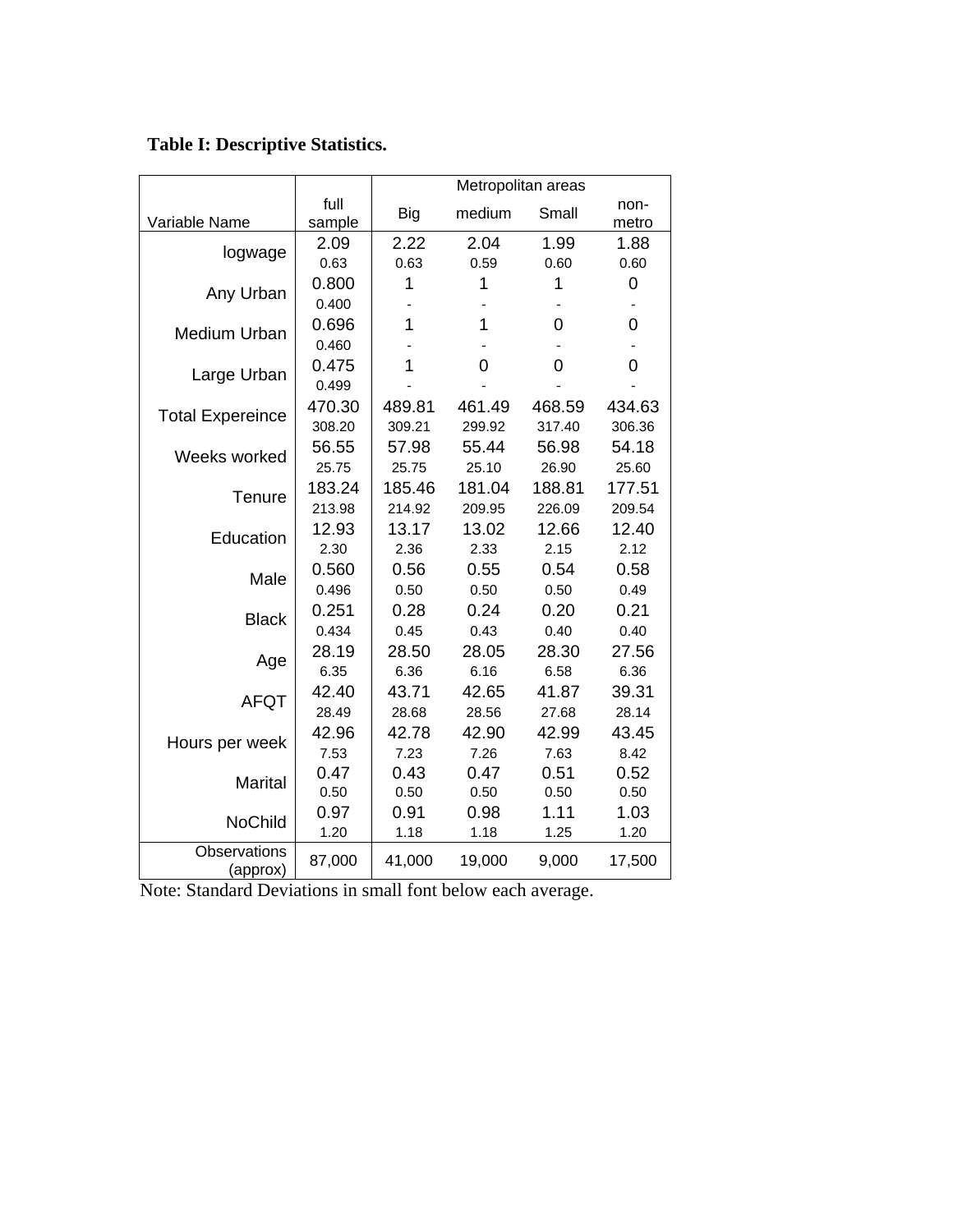| Dep. Var: logwage |            |          |            |       |                     |         |
|-------------------|------------|----------|------------|-------|---------------------|---------|
|                   | <b>OLS</b> |          | <b>FE</b>  |       | <b>FE</b>           |         |
| Urban             | 0.04510    | ***      | 0.00746    |       | 0.00804             |         |
| Med. Urban        | 0.04744    | ***      | 0.03823    | ***   | 0.02281             | ***     |
| <b>Big Urban</b>  | 0.13988    | ***      | 0.06660    | ***   | 0.06449             | ***     |
| Experience        | 0.00068    | ***      | 0.00075    | ***   | 0.00075             | ***     |
| Tenure            | 0.00027    | ***      | 0.00015    | ***   | 0.00017             | ***     |
| Education         | 0.04998    | ***      | 0.07906    | ***   | 0.07038             | $***$   |
| Male              | 0.15193    | ***      |            |       |                     |         |
| <b>Black</b>      | $-0.03559$ | ***      |            |       |                     |         |
| Age               | 0.01613    | $***$    | 0.01724    | ***   | 0.01828             | ***     |
| <b>AFQT</b>       | 0.00191    | ***      |            |       |                     |         |
| <b>Marital</b>    | 0.07189    | ***      | 0.06318    | ***   | 0.04798             | $***$   |
| No Children       | 0.00903    | ***      | 0.00795    | ***   | $-0.00281$          |         |
| Professional      | 0.15116    | ***      | 0.15192    | ***   | 0.05184             | ***     |
| Management        | 0.11831    | ***      | 0.15428    | ***   | 0.04993             | $***$   |
| <b>Sales</b>      | 0.03709    | $***$    | 0.09232    | ***   | $-0.00531$          |         |
| Clerical          | $-0.00339$ |          | 0.07174    | ***   | $-0.02496$          | $\star$ |
| Craft             | 0.12221    | ***      | 0.15112    | ***   | 0.05351             | $***$   |
| Military          | 0.17862    | $^\star$ | $-0.05519$ |       | $-0.13349$          | *       |
| Operator          | 0.05074    | $***$    | 0.12861    | ***   | 0.03446             | $***$   |
| Laborer           | $-0.00420$ |          | 0.10453    | ***   | 0.01019             |         |
| Farm-related      | $-0.29683$ | ***      | $-0.05409$ | ***   | $-0.14147$          | ***     |
| <b>Services</b>   | $-0.10064$ | ***      | 0.02776    | $***$ | $-0.06509$          | ***     |
| Private HH        | $-0.95829$ | ***      | $-0.58191$ | $***$ | $-0.67654$          | $***$   |
| Constant          | 0.24770    | ***      | $-0.00176$ |       | <b>Year Dummies</b> |         |
|                   |            |          |            |       |                     |         |
| Adj R-squared     | 0.59580    |          | 0.55610    |       | 0.5603              |         |
| Obs               | 84615      |          | 86480      |       | 86480               |         |

**Table II: Regression with all three urban dummies, no interactions.**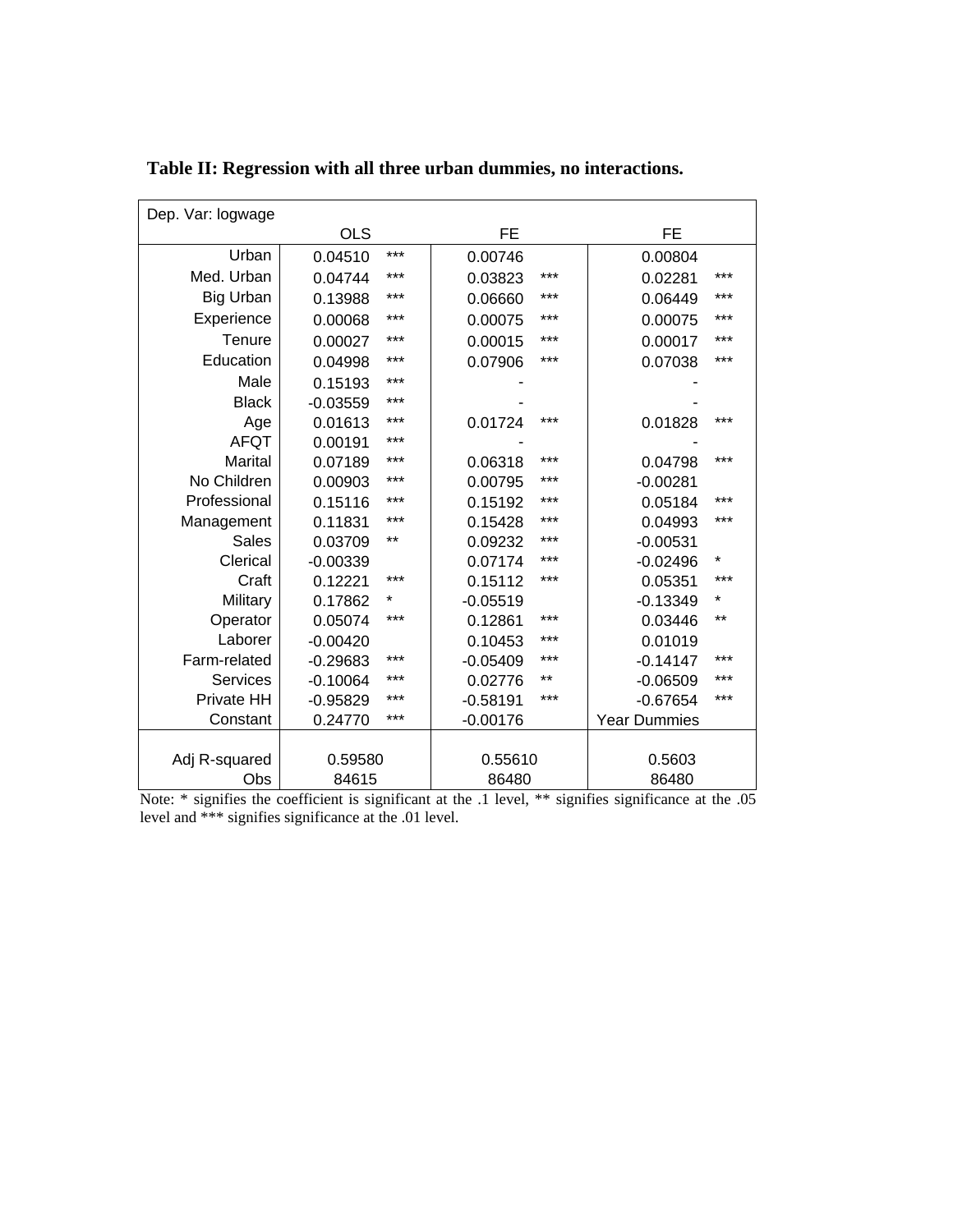| Dep. Var: logwage       |            |         |              |         |                        |       |                  |              |            |           |            |              |  |
|-------------------------|------------|---------|--------------|---------|------------------------|-------|------------------|--------------|------------|-----------|------------|--------------|--|
|                         | All Urban  |         |              |         | Medium Urban or bigger |       | <b>Big Urban</b> |              |            |           |            |              |  |
|                         | Main Only  |         | Interactions |         | Main Only              |       |                  | Interactions |            | Main Only |            | Interactions |  |
| Urban                   | 0.16361    | $***$   | 0.01744      |         | 0.16902                | $***$ | 0.01204          |              | 0.18247    | $***$     | 0.00462    |              |  |
| Experience              | 0.00070    | $***$   | 0.00050      | $***$   | 0.00069                | $***$ | 0.00054          | $***$        | 0.00068    | $***$     | 0.00058    | $***$        |  |
| <b>Urban Experience</b> |            |         | 0.00025      | $***$   |                        |       | 0.00022          | $***$        |            |           | 0.00020    | $***$        |  |
| Tenure                  | 0.00026    | $***$   | 0.00030      | $***$   | 0.00027                | $***$ | 0.00032          | $***$        | 0.00027    | $***$     | 0.00031    | $***$        |  |
| Urban Tenure            |            |         | $-0.00005$   | $***$   |                        |       | $-0.00007$       | $***$        |            |           | $-0.00008$ | ***          |  |
| Education               | 0.05065    | $***$   | 0.04556      | $***$   | 0.04979                | $***$ | 0.04414          | ***          | 0.05072    | $***$     | 0.04588    | $***$        |  |
| <b>Urban Education</b>  |            |         | 0.00573      | $***$   |                        |       | 0.00736          | $***$        |            |           | 0.00920    | $***$        |  |
| Male                    | 0.15945    | $***$   | 0.16124      | $***$   | 0.15638                | $***$ | 0.15743          | $***$        | 0.15287    | $***$     | 0.15277    | $***$        |  |
| <b>Black</b>            | $-0.02500$ | $***$   | $-0.02438$   | $***$   | $-0.02990$             | $***$ | $-0.02987$       | $***$        | $-0.03350$ | $***$     | $-0.03319$ | $***$        |  |
| Age                     | 0.01570    | $***$   | 0.01603      | $***$   | 0.01605                | $***$ | 0.01622          | $***$        | 0.01602    | $***$     | 0.01620    | $***$        |  |
| <b>AFQT</b>             | 0.00189    | $***$   | 0.00189      | $***$   | 0.00192                | $***$ | 0.00192          | $***$        | 0.00190    | ***       | 0.00191    | ***          |  |
| Marital                 | 0.06458    | $***$   | 0.06626      | ***     | 0.06715                | ***   | 0.06839          | $***$        | 0.06959    | $***$     | 0.07019    | $***$        |  |
| No. Children            | 0.00677    | $***$   | 0.00658      | $***$   | 0.00803                | $***$ | 0.00835          | $***$        | 0.00913    | $***$     | 0.00909    | $***$        |  |
| Professional            | 0.15774    | $***$   | 0.16190      | $***$   | 0.15422                | $***$ | 0.15819          | $***$        | 0.15374    | $***$     | 0.15618    | $***$        |  |
| Management              | 0.12874    | $***$   | 0.13254      | $***$   | 0.12505                | $***$ | 0.12773          | $***$        | 0.11977    | $***$     | 0.11941    | $***$        |  |
| <b>Sales</b>            | 0.04402    | $***$   | 0.04949      | $***$   | 0.04165                | $***$ | 0.04555          | $***$        | 0.04001    | $***$     | 0.04208    | $***$        |  |
| Clerical                | 0.00930    |         | 0.01417      |         | 0.00451                |       | 0.00882          |              | $-0.00022$ |           | 0.00142    |              |  |
| Craft                   | 0.11834    | $***$   | 0.12366      | $***$   | 0.11745                | $***$ | 0.12189          | $***$        | 0.12173    | ***       | 0.12493    | $***$        |  |
| Military                | 0.18286    | $\star$ | 0.19341      | $\star$ | 0.17071                |       | 0.17599          | $\star$      | 0.17969    | $\star$   | 0.19943    | $\star$      |  |
| Operator                | 0.04139    | $***$   | 0.04656      | $***$   | 0.04540                | $***$ | 0.04914          | $***$        | 0.04693    | $***$     | 0.04844    | $***$        |  |
| Laborer                 | $-0.01040$ |         | $-0.00698$   |         | $-0.01048$             |       | $-0.00795$       |              | $-0.00702$ |           | $-0.00698$ |              |  |
| Farm-related            | $-0.32428$ | $***$   | $-0.31663$   | $***$   | $-0.31719$             | $***$ | $-0.31605$       | $***$        | $-0.31661$ | $***$     | $-0.32321$ | ***          |  |
| <b>Services</b>         | $-0.09910$ | $***$   | $-0.09484$   | $***$   | $-0.10016$             | $***$ | $-0.09710$       | $***$        | $-0.10034$ | $***$     | $-0.09952$ | $***$        |  |
| Private HH              | $-0.95733$ | $***$   | $-0.95746$   | $***$   | $-0.95793$             | $***$ | $-0.95694$       | $***$        | $-0.96088$ | $***$     | $-0.96076$ | ***          |  |
| Constant                | 0.24350    | $***$   | 0.35437      | $***$   | 0.26265                | $***$ | 0.37071          | $***$        | 0.28849    | $***$     | 0.37204    | $***$        |  |
| adj R-sq                | 0.584      |         | 0.587        |         | 0.588                  |       | 0.591            |              |            | 0.594     |            | 0.597        |  |
| Obs                     | 84,615     |         | 84,560       |         | 84,615                 |       | 84,538           |              | 84,615     |           | 84,507     |              |  |

**Table III: OLS Regressions with and without interactions, by "urban" measure**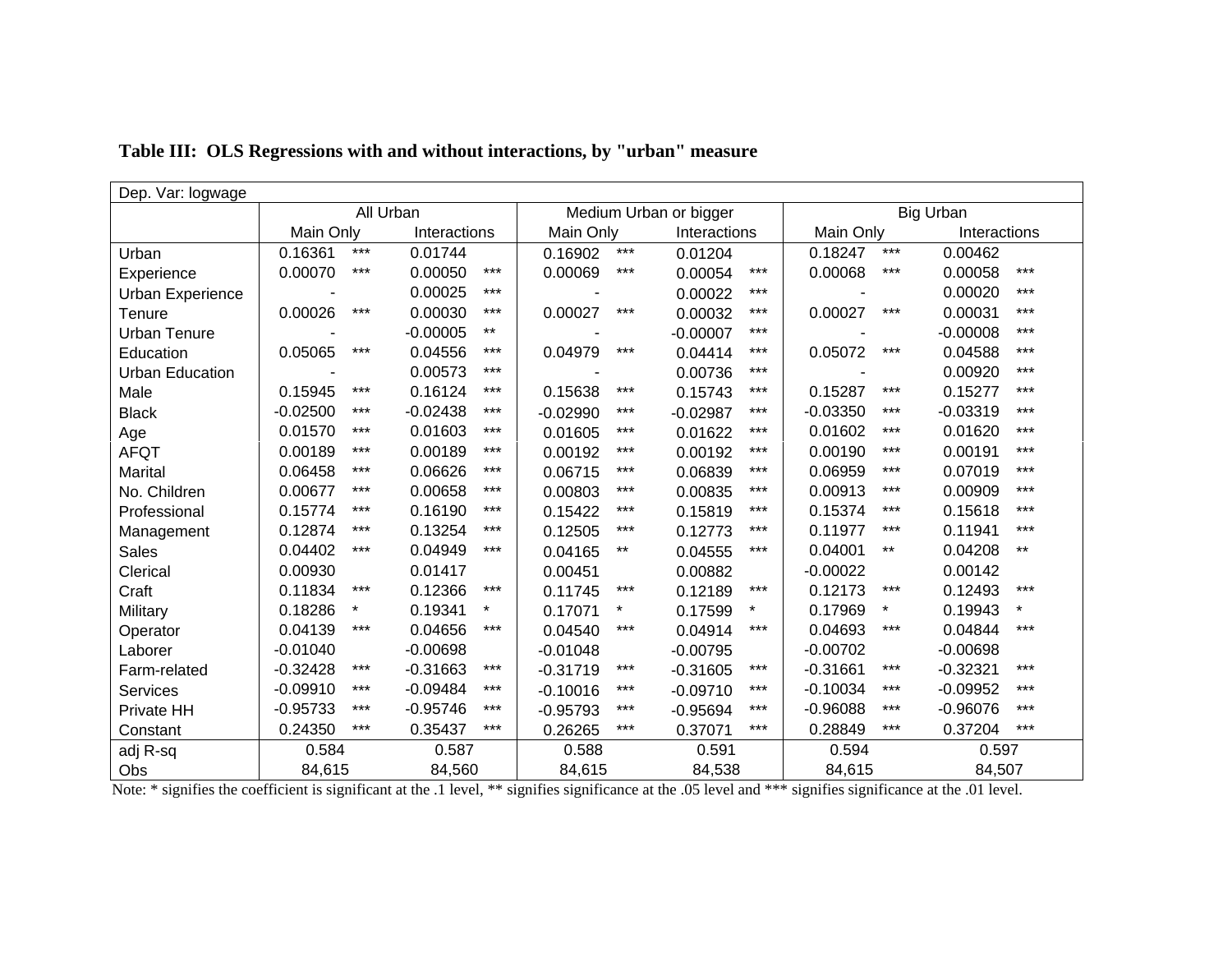| Dep. Var: logwage      |            |           |              |                        |                  |                  |            |              |            |           |            |              |  |
|------------------------|------------|-----------|--------------|------------------------|------------------|------------------|------------|--------------|------------|-----------|------------|--------------|--|
|                        |            | All Urban |              | Medium Urban or bigger |                  | <b>Big Urban</b> |            |              |            |           |            |              |  |
|                        | Main Only  |           | Interactions |                        |                  | Main Only        |            | Interactions |            | Main Only |            | Interactions |  |
| Urban                  | 0.06210    | $***$     | 0.13213      | $***$                  | 0.07606          | $***$            | 0.08196    | $***$        | 0.08785    | $***$     | 0.07514    | $***$        |  |
| Experience             | 0.00076    | $***$     | 0.00060      | $***$                  | 0.00075          | $***$            | 0.00063    | $***$        | 0.00075    | $***$     | 0.00067    | $***$        |  |
| Urban Experience       |            |           | 0.00018      | ***                    |                  |                  | 0.00016    | $***$        |            |           | 0.00015    | $***$        |  |
| Tenure                 | 0.00015    | $***$     | 0.00020      | ***                    | 0.00015          | $***$            | 0.00018    | $***$        | 0.00015    | $***$     | 0.00019    | $***$        |  |
| <b>Urban Tenure</b>    |            |           | $-0.00006$   | $***$                  |                  |                  | $-0.00004$ | $***$        |            |           | $-0.00008$ | ***          |  |
| Education              | 0.08062    | $***$     | 0.08426      | ***                    | 0.07993          | $***$            | 0.07914    | $***$        | 0.07934    | $***$     | 0.07781    | $***$        |  |
| <b>Urban Education</b> |            |           | $-0.00526$   | $\star$                |                  |                  | $-0.00055$ |              |            |           | 0.00127    |              |  |
| Age                    | 0.01714    | $***$     | 0.01743      | $***$                  | 0.01722          | $***$            | 0.01763    | $***$        | 0.01727    | $***$     | 0.01766    | $***$        |  |
| Marital                | 0.06302    | $***$     | 0.06298      | $***$                  | 0.06281          | $***$            | 0.06235    | $***$        | 0.06340    | $***$     | 0.06319    | ***          |  |
| No. Children           | 0.00716    | $***$     | 0.00726      | $***$                  | 0.00739          | $***$            | 0.00749    | $***$        | 0.00803    | $***$     | 0.00788    | $***$        |  |
| Professional           | 0.15398    | $***$     | 0.15727      | ***                    | 0.15252          | $***$            | 0.15552    | $***$        | 0.15282    | $***$     | 0.15601    | $***$        |  |
| Management             | 0.15632    | $***$     | 0.15811      | ***                    | 0.15512          | ***              | 0.15682    | $***$        | 0.15510    | $***$     | 0.15659    | ***          |  |
| <b>Sales</b>           | 0.09422    | $***$     | 0.09679      | $***$                  | 0.09343          | $***$            | 0.09517    | $***$        | 0.09307    | $***$     | 0.09412    | $***$        |  |
| Clerical               | 0.07328    | $***$     | 0.07695      | ***                    | 0.07208          | ***              | 0.07554    | $***$        | 0.07266    | ***       | 0.07557    | ***          |  |
| Craft                  | 0.15232    | $***$     | 0.15398      | $***$                  | 0.15099          | $***$            | 0.15270    | $***$        | 0.15208    | $***$     | 0.15419    | $***$        |  |
| Military               | $-0.04801$ |           | $-0.04026$   |                        | $-0.04937$       |                  | $-0.04611$ |              | $-0.05595$ |           | $-0.04522$ |              |  |
| Operator               | 0.12983    | $***$     | 0.13126      | $***$                  | 0.12878          | $***$            | 0.12968    | $***$        | 0.12905    | $***$     | 0.13011    | $***$        |  |
| Laborer                | 0.10521    | $***$     | 0.10671      | ***                    | 0.10430          | ***              | 0.10530    | $***$        | 0.10491    | ***       | 0.10561    | ***          |  |
| Farm-related           | $-0.05367$ | $***$     | $-0.05591$   | ***                    | $-0.05432$       | ***              | $-0.05858$ | $***$        | $-0.05589$ | ***       | $-0.06137$ | ***          |  |
| Services               | 0.02851    | $***$     | 0.03031      | $***$                  | 0.02747          | $***$            | 0.02861    | $***$        | 0.02861    | $***$     | 0.02985    | $***$        |  |
| Private HH             | $-0.57994$ | $***$     | $-0.57622$   | $***$                  | $-0.58172$       | ***              | $-0.57732$ | ***          | $-0.58101$ | $***$     | $-0.57697$ | $***$        |  |
| Constant               | $-0.00861$ |           | $-0.06263$   |                        | $-0.00303$       |                  | 0.00037    |              | 0.01548    |           | 0.02590    |              |  |
|                        |            |           |              |                        |                  |                  |            |              |            |           |            |              |  |
| overall R-sq           | 0.5456     |           | 0.5506       |                        | 0.5494<br>0.5551 |                  | 0.5542     |              | 0.5605     |           |            |              |  |
| Obs                    | 86480      |           | 86423        |                        | 86480            |                  |            | 86395        |            | 86480     |            | 86364        |  |
| Individuals            | 9208       |           | 9201         |                        | 9208             |                  | 9198       |              | 9208       |           | 9196       |              |  |

## **Table IV: Fixed Effect Regressions with and without interactions, by "urban" measure**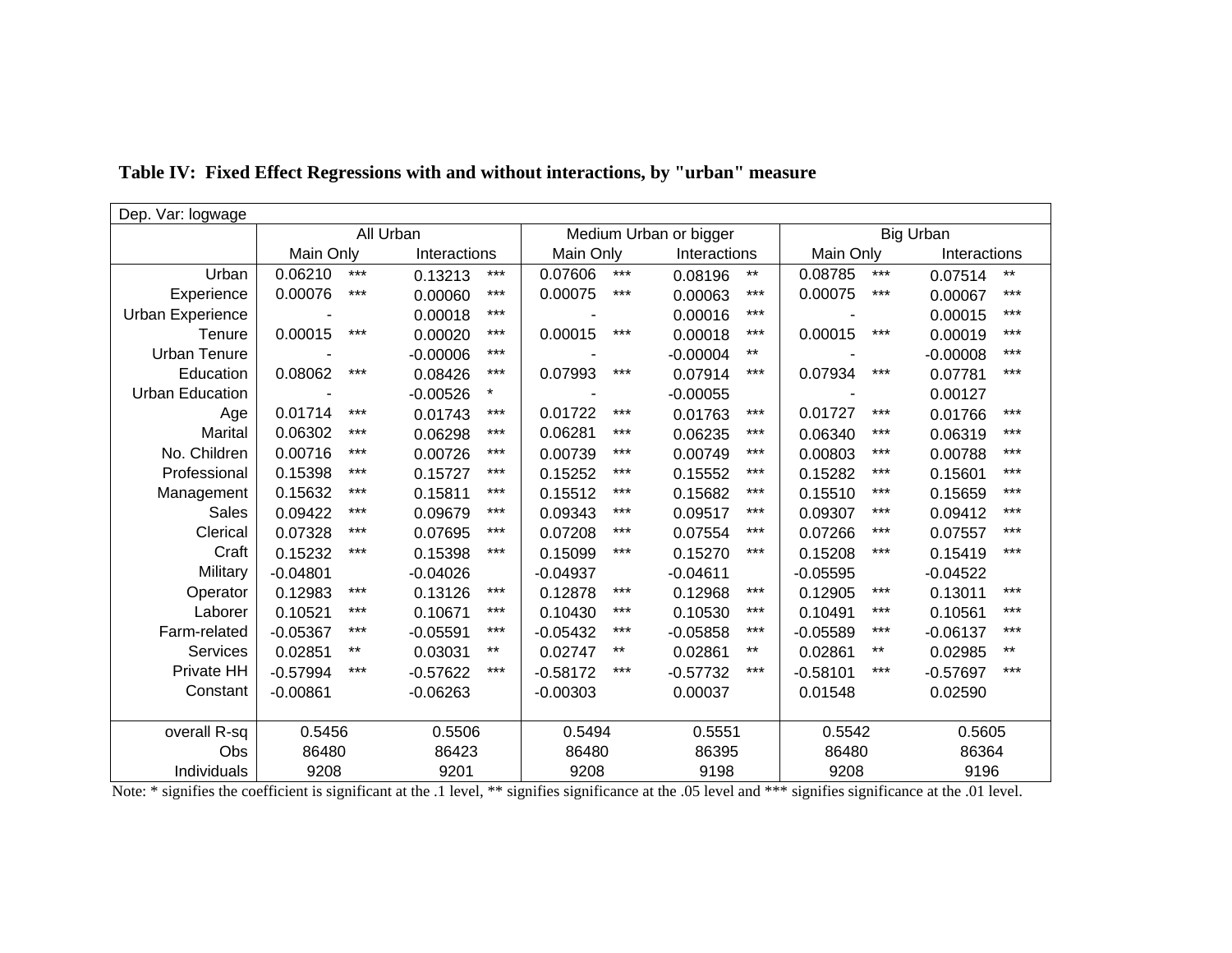| Dep. Var: logwage       |            |           |            |              |            |                        |            |                  |            |           |            |              |  |
|-------------------------|------------|-----------|------------|--------------|------------|------------------------|------------|------------------|------------|-----------|------------|--------------|--|
|                         |            | All Urban |            |              |            | Medium Urban or bigger |            | <b>Big Urban</b> |            |           |            |              |  |
|                         | Main Only  |           |            | Interactions |            | Main Only              |            | Interactions     |            | Main Only |            | Interactions |  |
| Urban                   | 0.05034    | $***$     | 0.10636    | $***$        | 0.05985    | $***$                  | 0.04829    |                  | 0.07822    | $***$     | 0.05948    | $^\star$     |  |
| Experience              | 0.00076    | $***$     | 0.00059    | $***$        | 0.00076    | $***$                  | 0.00063    | $***$            | 0.00075    | $***$     | 0.00067    | $***$        |  |
| <b>Urban Experience</b> |            |           | 0.00020    | $***$        |            |                        | 0.00017    | $***$            |            |           | 0.00016    | ***          |  |
| Tenure                  | 0.00017    | $***$     | 0.00022    | $***$        | 0.00017    | $***$                  | 0.00020    | $***$            | 0.00017    | $***$     | 0.00021    | $***$        |  |
| <b>Urban Tenure</b>     |            |           | $-0.00006$ | $***$        |            |                        | $-0.00004$ | $***$            |            |           | $-0.00008$ | $***$        |  |
| Education               | 0.07158    | $***$     | 0.07404    | $***$        | 0.07121    | $***$                  | 0.06920    | $***$            | 0.07047    | $***$     | 0.06854    | $***$        |  |
| <b>Urban Education</b>  |            |           | $-0.00419$ |              |            |                        | 0.00075    |                  |            |           | 0.00160    |              |  |
| Age                     | 0.01820    | $***$     | 0.01872    | $***$        | 0.01825    | $***$                  | 0.01901    | $***$            | 0.01832    | $***$     | 0.01895    | $***$        |  |
| Marital                 | 0.04750    | $***$     | 0.04717    | $***$        | 0.04760    | $***$                  | 0.04683    | $***$            | 0.04796    | ***       | 0.04740    | $***$        |  |
| No. Children            | $-0.00372$ | $^\star$  | $-0.00367$ | $\star$      | $-0.00337$ |                        | $-0.00326$ |                  | $-0.00285$ |           | $-0.00309$ |              |  |
| Professional            | 0.05164    | $***$     | 0.05497    | $***$        | 0.05133    | $***$                  | 0.05505    | $***$            | 0.05200    | $***$     | 0.05498    | $***$        |  |
| Management              | 0.04967    | $***$     | 0.05133    | $***$        | 0.04964    | ***                    | 0.05194    | $***$            | 0.05000    | ***       | 0.05117    | $***$        |  |
| <b>Sales</b>            | $-0.00551$ |           | $-0.00296$ |              | $-0.00529$ |                        | $-0.00297$ |                  | $-0.00521$ |           | $-0.00443$ |              |  |
| Clerical                | $-0.02553$ | $\star$   | $-0.02173$ |              | $-0.02568$ | $\star$                | $-0.02142$ |                  | $-0.02476$ | $\star$   | $-0.02190$ |              |  |
| Craft                   | 0.05253    | $***$     | 0.05411    | $***$        | 0.05230    | ***                    | 0.05459    | $***$            | 0.05370    | $***$     | 0.05555    | ***          |  |
| Military                | $-0.12827$ | $\star$   | $-0.11963$ |              | $-0.12894$ | $\star$                | $-0.12431$ |                  | $-0.13416$ | $\star$   | $-0.12373$ |              |  |
| Operator                | 0.03367    | $***$     | 0.03505    | $***$        | 0.03358    | $***$                  | 0.03506    | $***$            | 0.03436    | **        | 0.03512    | ***          |  |
| Laborer                 | 0.00892    |           | 0.01037    |              | 0.00894    |                        | 0.01063    |                  | 0.01004    |           | 0.01045    |              |  |
| Farm-related            | $-0.14271$ | $***$     | $-0.14539$ | $***$        | $-0.14275$ | $***$                  | $-0.14682$ | $***$            | $-0.14302$ | $***$     | $-0.14910$ | $***$        |  |
| Services                | $-0.06630$ | $***$     | $-0.06450$ | $***$        | $-0.06640$ | ***                    | $-0.06460$ | $***$            | $-0.06490$ | ***       | $-0.06393$ | $***$        |  |
| Private HH              | $-0.67670$ | $***$     | $-0.67312$ | $***$        | $-0.67737$ | ***                    | $-0.67237$ | $***$            | $-0.67631$ | ***       | $-0.67258$ | ***          |  |
|                         |            |           |            |              |            |                        |            |                  |            |           |            |              |  |
| overall R-sq            | 0.5506     |           | 0.5566     |              | 0.5536     |                        | 0.5603     |                  | 0.559      |           | 0.566      |              |  |
| Obs                     | 86480      |           | 86423      |              | 86480      |                        | 86395      |                  | 86480      |           | 86364      |              |  |
| Individuals             | 9208       |           | 9201       |              | 9208       |                        | 9198       |                  | 9208       |           | 9196       |              |  |

**Table V: Fixed Effect Regressions with and without interactions, by "urban" measure, with Year Dummies**